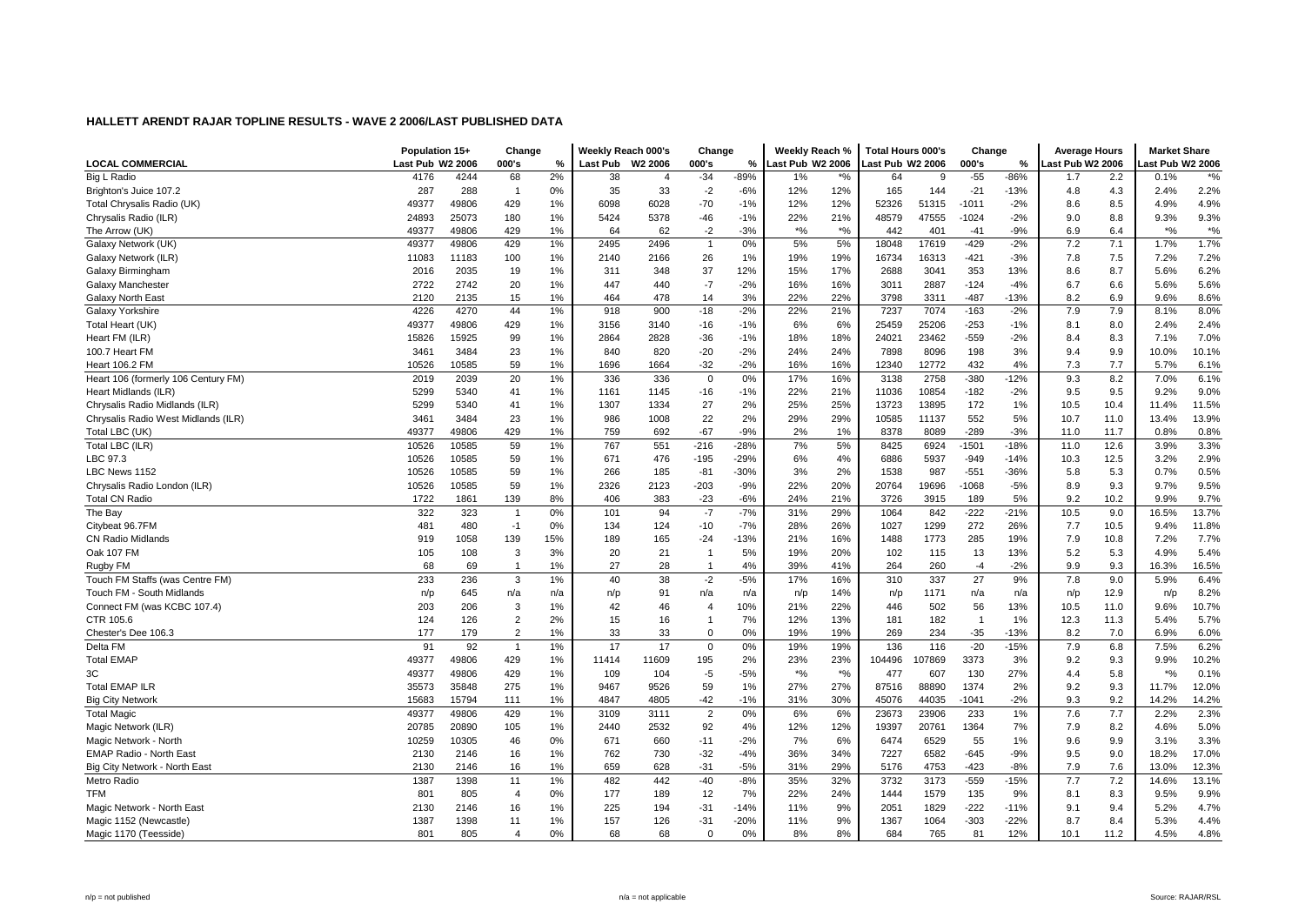|                                          | Population 15+   |       | Change         |        | Weekly Reach 000's |                     | Change         |        | Weekly Reach %   |     | <b>Total Hours 000's</b> |       | Change  |        | <b>Average Hours</b> |      | <b>Market Share</b> |       |
|------------------------------------------|------------------|-------|----------------|--------|--------------------|---------------------|----------------|--------|------------------|-----|--------------------------|-------|---------|--------|----------------------|------|---------------------|-------|
| <b>LOCAL COMMERCIAL</b>                  | Last Pub W2 2006 |       | 000's          | %      | Last Pub           | W <sub>2</sub> 2006 | 000's          | $\%$   | Last Pub W2 2006 |     | ast Pub W2 2006          |       | 000's   | %      | ast Pub W2 2006.     |      | ast Pub W2 2006     |       |
| Metro Radio/Magic 1152                   | 1387             | 1398  | 11             | 1%     | 551                | 500                 | $-51$          | $-9%$  | 40%              | 36% | 5099                     | 4238  | $-861$  | $-17%$ | 9.3                  | 8.5  | 20.0%               | 17.5% |
| TFM/Magic 1170                           | 801              | 805   | $\overline{4}$ | 0%     | 212                | 234                 | 22             | 10%    | 27%              | 29% | 2128                     | 2344  | 216     | 10%    | 10.0                 | 10.0 | 13.9%               | 14.6% |
| <b>EMAP Radio - North West</b>           | 4975             | 4972  | $-3$           | 0%     | 1471               | 1442                | $-29$          | $-2%$  | 30%              | 29% | 14152                    | 13617 | $-535$  | $-4%$  | 9.6                  | 9.4  | 14.0%               | 14.3% |
| Big City Network - North West            | 4871             | 4866  | $-5$           | 0%     | 1338               | 1329                | -9             | $-1%$  | 27%              | 27% | 11790                    | 11564 | $-226$  | $-2%$  | 8.8                  | 8.7  | 12.0%               | 12.4% |
| Radio City 96.7                          | 1766             | 1781  | 15             | 1%     | 501                | 506                 | 5              | 1%     | 28%              | 28% | 5085                     | 4893  | $-192$  | $-4%$  | 10.2                 | 9.7  | 13.6%               | 13.6% |
| Key 103 (Manchester)                     | 2722             | 2327  | $-395$         | $-15%$ | 592                | 524                 | $-68$          | $-11%$ | 22%              | 23% | 4400                     | 3916  | $-484$  | $-11%$ | 7.4                  | 7.5  | 8.2%                | 9.0%  |
| 97.4 Rock FM                             | 1337             | 1345  | 8              | 1%     | 287                | 326                 | 39             | 14%    | 21%              | 24% | 2272                     | 2736  | 464     | 20%    | 7.9                  | 8.4  | 8.5%                | 10.7% |
| Magic Network - North West               | 4966             | 4963  | $-3$           | 0%     | 223                | 219                 | $-4$           | $-2%$  | 4%               | 4%  | 2361                     | 2053  | $-308$  | $-13%$ | 10.6                 | 9.4  | 2.3%                | 2.2%  |
| Magic 1548 (Liverpool)                   | 1766             | 1781  | 15             | 1%     | 83                 | 76                  | $-7$           | $-8%$  | 5%               | 4%  | 807                      | 676   | $-131$  | $-16%$ | 9.7                  | 8.9  | 2.2%                | 1.9%  |
| Magic 1152 (Manchester)                  | 2722             | 2327  | $-395$         | $-15%$ | 103                | 84                  | $-19$          | $-18%$ | 4%               | 4%  | 1211                     | 827   | $-384$  | $-32%$ | 11.8                 | 9.8  | 2.3%                | 1.9%  |
| Magic 999 (Preston)                      | 1098             | 1108  | 10             | 1%     | 37                 | 58                  | 21             | 57%    | 3%               | 5%  | 339                      | 549   | 210     | 62%    | 9.2                  | 9.5  | 1.5%                | 2.5%  |
| Key 103/Magic 1152 (Manchester)          | 2722             | 2327  | -395           | $-15%$ | 660                | 577                 | -83            | $-13%$ | 24%              | 25% | 5611                     | 4743  | $-868$  | $-15%$ | 8.5                  | 8.2  | 10.4%               | 10.9% |
| Radio City 96.7/Magic 1548               | 1766             | 1781  | 15             | 1%     | 547                | 538                 | -9             | $-2%$  | 31%              | 30% | 5892                     | 5569  | $-323$  | $-5%$  | 10.8                 | 10.4 | 15.7%               | 15.5% |
| 97.4 Rock FM/Magic 999                   | 1441             | 1451  | 10             | 1%     | 309                | 357                 | 48             | 16%    | 21%              | 25% | 2611                     | 3285  | 674     | 26%    | 8.5                  | 9.2  | 9.0%                | 11.8% |
| <b>EMAP Radio - Yorkshire</b>            | 3162             | 3196  | 34             | 1%     | 905                | 941                 | 36             | 4%     | 29%              | 29% | 8825                     | 9192  | 367     | 4%     | 9.8                  | 9.8  | 13.3%               | 14.2% |
| Big City Network - Yorkshire             | 3162             | 3196  | 34             | 1%     | 776                | 800                 | 24             | 3%     | 25%              | 25% | 6763                     | 6545  | $-218$  | $-3%$  | 8.7                  | 8.2  | 10.2%               | 10.1% |
| 96.3 Radio Aire                          | 941              | 952   | 11             | 1%     | 150                | 167                 | 17             | 11%    | 16%              | 18% | 1385                     | 1363  | $-22$   | $-2%$  | 9.3                  | 8.1  | 7.6%                | 7.7%  |
| Hallam FM                                | 1280             | 1291  | 11             | 1%     | 381                | 402                 | 21             | 6%     | 30%              | 31% | 3182                     | 3242  | 60      | 2%     | 8.4                  | 8.1  | 12.1%               | 12.8% |
| 96.9 Viking FM                           | 1109             | 1123  | 14             | 1%     | 252                | 235                 | $-17$          | $-7%$  | 23%              | 21% | 2196                     | 1940  | $-256$  | $-12%$ | 8.7                  | 8.2  | 8.7%                | 7.6%  |
| Magic Network - Yorkshire                | 3162             | 3196  | 34             | 1%     | 223                | 247                 | 24             | 11%    | 7%               | 8%  | 2062                     | 2647  | 585     | 28%    | 9.2                  | 10.7 | 3.1%                | 4.1%  |
| Magic 828 (Leeds)                        | 941              | 952   | 11             | 1%     | 87                 | 104                 | 17             | 20%    | 9%               | 11% | 970                      | 1243  | 273     | 28%    | 11.1                 | 11.9 | 5.3%                | 7.0%  |
| Magic AM (Sheffield)                     | 1280             | 1291  | 11             | 1%     | 68                 | 72                  | $\overline{4}$ | 6%     | 5%               | 6%  | 523                      | 560   | 37      | 7%     | 7.7                  | 7.8  | 2.0%                | 2.2%  |
| Magic 1161 (Hull)                        | 1109             | 1123  | 14             | 1%     | 68                 | 71                  | 3              | 4%     | 6%               | 6%  | 568                      | 845   | 277     | 49%    | 8.3                  | 12.0 | 2.2%                | 3.3%  |
| 96.3 Radio Aire/Magic 828                | 941              | 952   | 11             | 1%     | 216                | 247                 | 31             | 14%    | 23%              | 26% | 2355                     | 2606  | 251     | 11%    | 10.9                 | 10.6 | 12.9%               | 14.8% |
| Hallam FM/Magic AM                       | 1280             | 1291  | 11             | 1%     | 418                | 434                 | 16             | 4%     | 33%              | 34% | 3705                     | 3801  | 96      | 3%     | 8.9                  | 8.8  | 14.1%               | 15.0% |
| 96.9 Viking FM/Magic 1161                | 1109             | 1123  | 14             | 1%     | 277                | 266                 | $-11$          | $-4%$  | 25%              | 24% | 2764                     | 2785  | 21      | 1%     | 10.0                 | 10.5 | 10.9%               | 11.0% |
| <b>Total Kerrang!</b>                    | 49377            | 49806 | 429            | 1%     | 1202               | 1240                | 38             | 3%     | 2%               | 2%  | 6393                     | 5931  | $-462$  | $-7%$  | 5.3                  | 4.8  | 0.6%                | 0.6%  |
| Kerrang! 105.2                           | 3461             | 3491  | 30             | 1%     | 366                | 363                 | -3             | $-1%$  | 11%              | 10% | 2770                     | 2223  | $-547$  | $-20%$ | 7.6                  | 6.1  | 3.5%                | 2.8%  |
| EMAP Radio London (Magic 105.4/Kiss 100) | 10526            | 10585 | 59             | 1%     | 2818               | 2888                | 70             | 2%     | 27%              | 27% | 22891                    | 22702 | $-189$  | $-1%$  | 8.1                  | 7.9  | 10.6%               | 10.9% |
| Kiss 100 FM                              | 10526            | 10585 | 59             | 1%     | 1288               | 1499                | 211            | 16%    | 12%              | 14% | 7899                     | 9196  | 1297    | 16%    | 6.1                  | 6.1  | 3.7%                | 4.4%  |
| Magic 105.4                              | 10526            | 10585 | 59             | 1%     | 1865               | 1867                | $\overline{2}$ | 0%     | 18%              | 18% | 14991                    | 13505 | $-1486$ | $-10%$ | 8.0                  | 7.2  | 7.0%                | 6.5%  |
| <b>Total Kiss</b>                        | 49377            | 49806 | 429            | 1%     | 2251               | 2363                | 112            | 5%     | 5%               | 5%  | 11885                    | 12225 | 340     | 3%     | 5.3                  | 5.2  | 1.1%                | 1.2%  |
| <b>EMAP Total Scotland</b>               | 4180             | 4235  | 55             | 1%     | 1825               | 1828                | 3              | 0%     | 44%              | 43% | 21423                    | 22053 | 630     | 3%     | 11.7                 | 12.1 | 25.3%               | 25.8% |
| <b>EMAP Central Scotland</b>             | 2748             | 2786  | 38             | 1%     | 1087               | 1115                | 28             | 3%     | 40%              | 40% | 12427                    | 13571 | 1144    | 9%     | 11.4                 | 12.2 | 22.2%               | 24.0% |
| <b>Total Radio Clyde</b>                 | 1834             | 1826  | -8             | 0%     | 761                | 736                 | $-25$          | $-3%$  | 41%              | 40% | 8872                     | 8910  | 38      | 0%     | 11.7                 | 12.1 | 24.4%               | 25.3% |
| Clyde 1 FM                               | 1834             | 1826  | -8             | 0%     | 614                | 595                 | $-19$          | $-3%$  | 33%              | 33% | 5924                     | 5860  | $-64$   | $-1%$  | 9.6                  | 9.8  | 16.3%               | 16.6% |
| Clyde 2                                  | 1834             | 1826  | -8             | 0%     | 331                | 321                 | $-10$          | $-3%$  | 18%              | 18% | 2948                     | 3050  | 102     | 3%     | 8.9                  | 9.5  | 8.1%                | 8.7%  |
| <b>Total Radio Forth</b>                 | 1041             | 1062  | 21             | 2%     | 333                | 383                 | 50             | 15%    | 32%              | 36% | 3555                     | 4633  | 1078    | 30%    | 10.7                 | 12.1 | 16.4%               | 20.0% |
| ForthOne                                 | 1041             | 1062  | 21             | 2%     | 297                | 331                 | 34             | 11%    | 29%              | 31% | 3059                     | 3589  | 530     | 17%    | 10.3                 | 10.8 | 14.1%               | 15.5% |
| Forth <sub>2</sub>                       | 1041             | 1062  | 21             | 2%     | 103                | 127                 | 24             | 23%    | 10%              | 12% | 496                      | 1044  | 548     | 110%   | 4.8                  | 8.2  | 2.3%                | 4.5%  |
| C.F.M.Radio                              | 235              | 239   | $\overline{4}$ | 2%     | 102                | 101                 | $-1$           | $-1%$  | 44%              | 42% | 1206                     | 1045  | $-161$  | $-13%$ | 11.8                 | 10.3 | 23.5%               | 20.2% |
| Moray Firth Radio                        | 236              | 245   | 9              | 4%     | 112                | 113                 | $\overline{1}$ | 1%     | 47%              | 46% | 1360                     | 1446  | 86      | 6%     | 12.2                 | 12.8 | 25.0%               | 25.7% |
| <b>Total Northsound Radio</b>            | 297              | 298   | $\mathbf{1}$   | 0%     | 150                | 148                 | $-2$           | $-1%$  | 50%              | 50% | 1914                     | 1757  | $-157$  | $-8%$  | 12.8                 | 11.9 | 30.3%               | 27.9% |
| Northsound One                           | 297              | 298   | $\mathbf{1}$   | 0%     | 127                | 122                 | $-5$           | $-4%$  | 43%              | 41% | 1300                     | 1190  | $-110$  | $-8%$  | 10.2                 | 9.7  | 20.6%               | 18.9% |
| Northsound Two                           | 297              | 298   | $\mathbf{1}$   | 0%     | 54                 | 54                  | $\mathbf 0$    | 0%     | 18%              | 18% | 615                      | 566   | $-49$   | $-8%$  | 11.4                 | 10.5 | 9.7%                | 9.0%  |
| Radio Borders                            | 102              | 104   | $\overline{c}$ | 2%     | 56                 | 59                  | 3              | 5%     | 54%              | 57% | 811                      | 871   | 60      | 7%     | 14.6                 | 14.7 | 38.9%               | 39.9% |
| <b>Total Radio Tay</b>                   | 373              | 361   | $-12$          | $-3%$  | 160                | 151                 | -9             | $-6%$  | 43%              | 42% | 2273                     | 2307  | 34      | 1%     | 14.2                 | 15.2 | 32.1%               | 32.3% |
| Tay-FM                                   | 373              | 361   | $-12$          | $-3%$  | 110                | 108                 | $-2$           | $-2%$  | 30%              | 30% | 1193                     | 1128  | $-65$   | $-5%$  | 10.8                 | 10.4 | 16.9%               | 15.8% |
| Radio Tay-AM                             | 373              | 361   | $-12$          | $-3%$  | 91                 | 82                  | -9             | $-10%$ | 24%              | 23% | 1080                     | 1178  | 98      | 9%     | 11.8                 | 14.3 | 15.2%               | 16.5% |
| West Sound (inc. West FM)                | 377              | 382   | 5              | 1%     | 166                | 167                 | $\overline{1}$ | 1%     | 44%              | 44% | 1695                     | 1526  | $-169$  | $-10%$ | 10.2                 | 9.2  | 26.4%               | 24.3% |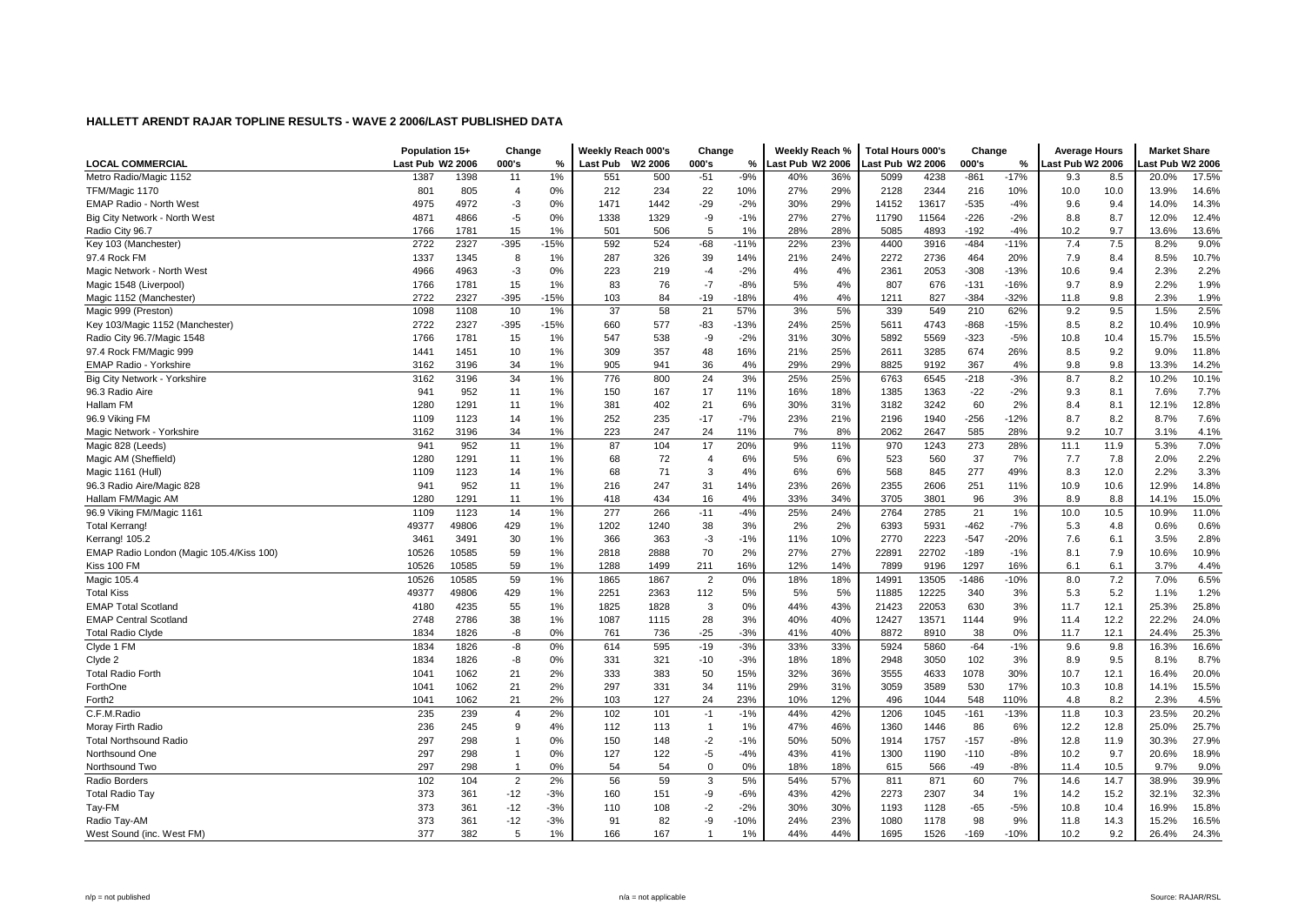|                                      | Population 15+   |       | Change         |       | Weekly Reach 000's |                     | Change         |        | Weekly Reach %   |                                               | Total Hours 000's |       | Change         |        | <b>Average Hours</b> |      | <b>Market Share</b> |       |
|--------------------------------------|------------------|-------|----------------|-------|--------------------|---------------------|----------------|--------|------------------|-----------------------------------------------|-------------------|-------|----------------|--------|----------------------|------|---------------------|-------|
| <b>LOCAL COMMERCIAL</b>              | Last Pub W2 2006 |       | 000's          | %     | Last Pub           | W <sub>2</sub> 2006 | 000's          | %      | Last Pub W2 2006 |                                               | ast Pub W2 2006.  |       | 000's          | %      | ∟ast Pub W2 2006     |      | ast Pub W2 2006     |       |
| Downtown Radio (DTR) / Cool FM       | 1339             | 1351  | 12             | 1%    | 499                | 478                 | $-21$          | $-4%$  | 37%              | 35%                                           | 4962              | 4957  | $-5$           | 0%     | 9.9                  | 10.4 | 17.5%               | 17.4% |
| Cool FM                              | 917              | 924   | $\overline{7}$ | 1%    | 281                | 287                 | 6              | 2%     | 31%              | 31%                                           | 2565              | 2906  | 341            | 13%    | 9.1                  | 10.1 | 12.6%               | 14.5% |
| Downtown Radio (DTR)                 | 1339             | 1351  | 12             | 1%    | 269                | 241                 | $-28$          | $-10%$ | 20%              | 18%                                           | 2397              | 2052  | $-345$         | $-14%$ | 8.9                  | 8.5  | 8.5%                | 7.2%  |
| <b>Total Vibe FM</b>                 | 4001             | 4066  | 65             | 2%    | 507                | 528                 | 21             | 4%     | 13%              | 13%                                           | 3728              | 3735  | $\overline{7}$ | 0%     | 7.3                  | 7.1  | 4.2%                | 4.0%  |
| Vibe East                            | 1841             | 1879  | 38             | 2%    | 265                | 270                 | 5              | 2%     | 14%              | 14%                                           | 2012              | 2000  | $-12$          | $-1%$  | 7.6                  | 7.4  | 4.8%                | 4.5%  |
| Vibe West                            | 2159             | 2187  | 28             | 1%    | 243                | 258                 | 15             | 6%     | 11%              | 12%                                           | 1717              | 1735  | 18             | 1%     | 7.1                  | 6.7  | 3.7%                | 3.6%  |
| Wave 105 FM                          | 1799             | 1813  | 14             | 1%    | 362                | 339                 | $-23$          | -6%    | 20%              | 19%                                           | 3628              | 3149  | $-479$         | $-13%$ | 10.0                 | 9.3  | 8.5%                | 7.5%  |
| 3FM                                  | n/p              | 65    | n/a            | n/a   | n/p                | 17                  | n/a            | n/a    | n/p              | 26%                                           | n/p               | 256   | n/a            | n/a    | n/p                  | 15.1 | n/p                 | 15.8% |
| <b>Total GCap Media UK</b>           | 49377            | 49806 | 429            | 1%    | 16203              | 16273               | 70             | 0%     | 33%              | 33%                                           | 152803            | 49688 | $-3115$        | $-2%$  | 9.4                  | 9.2  | 14.4%               | 14.2% |
| GCap Media - National Brands Total   | 49377            | 49806 | 429            | 1%    | 10341              | 10339               | $-2$           | 0%     | 21%              | 21%                                           | 85870             | 83586 | $-2284$        | $-3%$  | 8.3                  | 8.1  | 8.1%                | 7.9%  |
| Classic FM                           | 49377            | 49806 | 429            | 1%    | 5711               | 5832                | 121            | 2%     | 12%              | 12%                                           | 43868             | 44475 | 607            | 1%     | 7.7                  | 7.6  | 4.2%                | 4.2%  |
| Capital Disney                       | 49377            | 49806 | 429            | 1%    | 53                 | 62                  | 9              | 17%    | $*9/6$           | $\boldsymbol{^{*0}}\!\mathstrut_{\mathbf{0}}$ | 166               | 349   | 183            | 110%   | 3.1                  | 5.6  | $*9/6$              | $*$ % |
| Capital Life                         | 49377            | 49806 | 429            | 1%    | 78                 | 46                  | $-32$          | $-41%$ | $*9/6$           | $*9/6$                                        | 422               | 199   | $-223$         | $-53%$ | 5.4                  | 4.3  | $*9/0$              | $*$ % |
| Core                                 | 49377            | 49806 | 429            | 1%    | 110                | 134                 | 24             | 22%    | $*9/6$           | $\frac{1}{2}$                                 | 375               | 615   | 240            | 64%    | 3.4                  | 4.6  | $*9/0$              | 0.1%  |
| Fun Radio                            | 49377            | 49806 | 429            | 1%    | 34                 | 47                  | 13             | 38%    | $^{\star}$ %     | $\frac{1}{2}$                                 | 84                | 177   | 93             | 111%   | 2.5                  | 3.7  | $*96$               | $*$ % |
| <b>Planet Rock</b>                   | 49377            | 49806 | 429            | 1%    | 461                | 417                 | $-44$          | $-10%$ | 1%               | 1%                                            | 2575              | 2544  | $-31$          | $-1%$  | 5.6                  | 6.1  | 0.2%                | 0.2%  |
| Total Choice (UK)                    | 49377            | 49806 | 429            | 1%    | 657                | 567                 | $-90$          | $-14%$ | 1%               | 1%                                            | 6021              | 4296  | $-1725$        | $-29%$ | 9.2                  | 7.6  | 0.6%                | 0.4%  |
| GCap Media Gold Networks UK          | 49377            | 49806 | 429            | 1%    | 1908               | 1794                | $-114$         | $-6%$  | 4%               | 4%                                            | 15673             | 12956 | $-2717$        | $-17%$ | 8.2                  | 7.2  | 1.5%                | 1.2%  |
| <b>Total Capital Gold Network UK</b> | 49377            | 49806 | 429            | 1%    | 1240               | 1166                | $-74$          | $-6%$  | 3%               | 2%                                            | 8604              | 6874  | $-1730$        | $-20%$ | 6.9                  | 5.9  | 0.8%                | 0.7%  |
| <b>Total Classic Gold Network UK</b> | 49377            | 49806 | 429            | 1%    | 731                | 686                 | $-45$          | $-6%$  | 1%               | 1%                                            | 7069              | 6081  | $-988$         | $-14%$ | 9.7                  | 8.9  | 0.7%                | 0.6%  |
| Total Century Network (UK)           | 49377            | 49806 | 429            | 1%    | 1656               | 1668                | 12             | 1%     | 3%               | 3%                                            | 12569             | 12114 | $-455$         | $-4%$  | 7.6                  | 7.3  | 1.2%                | 1.1%  |
| GCap Media - Local Brands Total      | 37898            | 38186 | 288            | 1%    | 10541              | 10532               | -9             | 0%     | 28%              | 28%                                           | 99127             | 95825 | -3302          | $-3%$  | 9.4                  | 9.1  | 12.2%               | 11.9% |
| The One Network                      | 28455            | 28658 | 203            | 1%    | 7375               | 7418                | 43             | 1%     | 26%              | 26%                                           | 64347             | 63812 | $-535$         | $-1%$  | 8.7                  | 8.6  | 10.3%               | 10.2% |
| Beacon FM                            | 1305             | 1276  | $-29$          | $-2%$ | 264                | 252                 | $-12$          | $-5%$  | 20%              | 20%                                           | 2317              | 2008  | $-309$         | $-13%$ | 8.8                  | 8.0  | 8.6%                | 7.8%  |
| 96.4 BRMB                            | 2020             | 2029  | 9              | 0%    | 532                | 519                 | $-13$          | $-2%$  | 26%              | 26%                                           | 3933              | 4029  | 96             | 2%     | 7.4                  | 7.8  | 8.0%                | 8.0%  |
| The Buzz 97.1 FM                     | 409              | 411   | $\overline{2}$ | 0%    | 43                 | 50                  | $\overline{7}$ | 16%    | 10%              | 12%                                           | 241               | 221   | $-20$          | $-8%$  | 5.6                  | 4.4  | 2.8%                | 2.5%  |
| <b>Capital Radio</b>                 | 10526            | 10585 | 59             | 1%    | 1720               | 1641                | $-79$          | $-5%$  | 16%              | 16%                                           | 11890             | 10299 | $-1591$        | $-13%$ | 6.9                  | 6.3  | 5.5%                | 5.0%  |
| Champion 103 FM                      | 117              | 119   | $\overline{2}$ | 2%    | 40                 | 39                  | $-1$           | $-3%$  | 34%              | 33%                                           | 496               | 525   | 29             | 6%     | 12.5                 | 13.3 | 18.1%               | 18.9% |
| 96.9 Chiltern FM (Bedford)           | 330              | 335   | 5              | 2%    | 91                 | 90                  | $-1$           | $-1%$  | 28%              | 27%                                           | 716               | 735   | 19             | 3%     | 7.9                  | 8.2  | 11.1%               | 10.9% |
| 97.6 Chiltern FM (Dunstable/Luton)   | 680              | 682   | $\overline{2}$ | 0%    | 191                | 187                 | $-4$           | $-2%$  | 28%              | 27%                                           | 1391              | 1596  | 205            | 15%    | 7.3                  | 8.5  | 9.4%                | 11.2% |
| Coast 96.3                           | 232              | 235   | 3              | 1%    | 46                 | 43                  | $-3$           | $-7%$  | 20%              | 18%                                           | 429               | 386   | $-43$          | $-10%$ | 9.2                  | 9.1  | 8.7%                | 8.2%  |
| 2CR FM                               | 575              | 577   | $\overline{2}$ | 0%    | 136                | 139                 | 3              | 2%     | 24%              | 24%                                           | 996               | 1198  | 202            | 20%    | 7.3                  | 8.6  | 6.9%                | 8.4%  |
| Essex FM (inc. Ten-17 101.7FM)       | 1154             | 1159  | 5              | 0%    | 306                | 289                 | $-17$          | $-6%$  | 26%              | 25%                                           | 3205              | 2879  | $-326$         | $-10%$ | 10.5                 | 10.0 | 12.0%               | 11.0% |
| <b>FOX FM</b>                        | 571              | 575   | $\overline{4}$ | 1%    | 165                | 178                 | 13             | 8%     | 29%              | 31%                                           | 1501              | 1683  | 182            | 12%    | 9.1                  | 9.5  | 12.2%               | 13.0% |
| 102.7 Hereward FM                    | 374              | 376   | $\overline{2}$ | 1%    | 114                | 105                 | -9             | $-8%$  | 31%              | 28%                                           | 953               | 731   | $-222$         | $-23%$ | 8.3                  | 7.0  | 10.9%               | 8.6%  |
| FM 103 Horizon                       | 225              | 227   | $\overline{a}$ | 1%    | 62                 | 60                  | $-2$           | $-3%$  | 27%              | 27%                                           | 515               | 451   | $-64$          | $-12%$ | 8.4                  | 7.5  | 11.4%               | 10.2% |
| Gemini FM Total                      | 499              | 508   | 9              | 2%    | 158                | 157                 | $-1$           | $-1%$  | 32%              | 31%                                           | 1623              | 1795  | 172            | 11%    | 10.3                 | 11.5 | 14.4%               | 15.7% |
| Gemini East                          | n/p              | 286   | n/a            | n/a   | n/p                | 84                  | n/a            | n/a    | n/p              | 29%                                           | n/p               | 900   | n/a            | n/a    | n/p                  | 10.7 | n/p                 | 13.8% |
| Gemini West                          | n/p              | 222   | n/a            | n/a   | n/p                | 73                  | n/a            | n/a    | n/p              | 33%                                           | n/p               | 896   | n/a            | n/a    | n/p                  | 12.3 | n/p                 | 18.1% |
| <b>GWR FM</b>                        | 1305             | 1323  | 18             | 1%    | 338                | 390                 | 52             | 15%    | 26%              | 30%                                           | 3713              | 3971  | 258            | 7%     | 11.0                 | 10.2 | 13.5%               | 14.3% |
| <b>Invicta FM</b>                    | 1129             | 1140  | 11             | 1%    | 353                | 360                 | $\overline{7}$ | 2%     | 31%              | 32%                                           | 3753              | 3668  | $-85$          | $-2%$  | 10.6                 | 10.2 | 12.8%               | 12.4% |
| Lantern FM 96.2 and 97.3             | 133              | 130   | $-3$           | $-2%$ | 49                 | 52                  | 3              | 6%     | 37%              | 40%                                           | 549               | 551   | $\overline{2}$ | 0%     | 11.1                 | 10.6 | 17.1%               | 18.0% |
| 105.4 Leicester Sound FM             | 609              | 615   | 6              | 1%    | 134                | 135                 | $\overline{1}$ | 1%     | 22%              | 22%                                           | 1018              | 986   | $-32$          | $-3%$  | 7.6                  | 7.3  | 8.1%                | 7.7%  |
| Mercia FM                            | 662              | 664   | $\overline{a}$ | 0%    | 146                | 154                 | 8              | 5%     | 22%              | 23%                                           | 989               | 1246  | 257            | 26%    | 6.8                  | 8.1  | 7.2%                | 9.2%  |
| Mercury FM (Herts)                   | 317              | 312   | $-5$           | $-2%$ | 37                 | 32                  | -5             | $-14%$ | 12%              | 10%                                           | 227               | 174   | $-53$          | $-23%$ | 6.2                  | 5.4  | 3.5%                | 2.6%  |
| Mercury FM (Surrey & Sussex)         | 416              | 418   | $\overline{2}$ | 0%    | 80                 | 76                  | -4             | $-5%$  | 19%              | 18%                                           | 825               | 737   | $-88$          | $-11%$ | 10.3                 | 9.7  | 9.0%                | 8.1%  |
| MFM 103.4                            | 359              | 364   | 5              | 1%    | 59                 | 66                  | $\overline{7}$ | 12%    | 17%              | 18%                                           | 724               | 752   | 28             | 4%     | 12.2                 | 11.4 | 9.7%                | 9.8%  |
| Northants 96                         | 489              | 494   | 5              | 1%    | 135                | 134                 | $-1$           | $-1%$  | 28%              | 27%                                           | 1387              | 1281  | $-106$         | $-8%$  | 10.3                 | 9.6  | 13.4%               | 11.7% |
| Orchard FM                           | 332              | 335   | 3              | 1%    | 117                | 120                 | 3              | 3%     | 35%              | 36%                                           | 1322              | 1409  | 87             | 7%     | 11.3                 | 11.7 | 14.5%               | 15.3% |
| 97 FM Plymouth Sound                 | 323              | 328   | 5              | 2%    | 97                 | 111                 | 14             | 14%    | 30%              | 34%                                           | 820               | 888   | 68             | 8%     | 8.4                  | 8.0  | 11.2%               | 11.8% |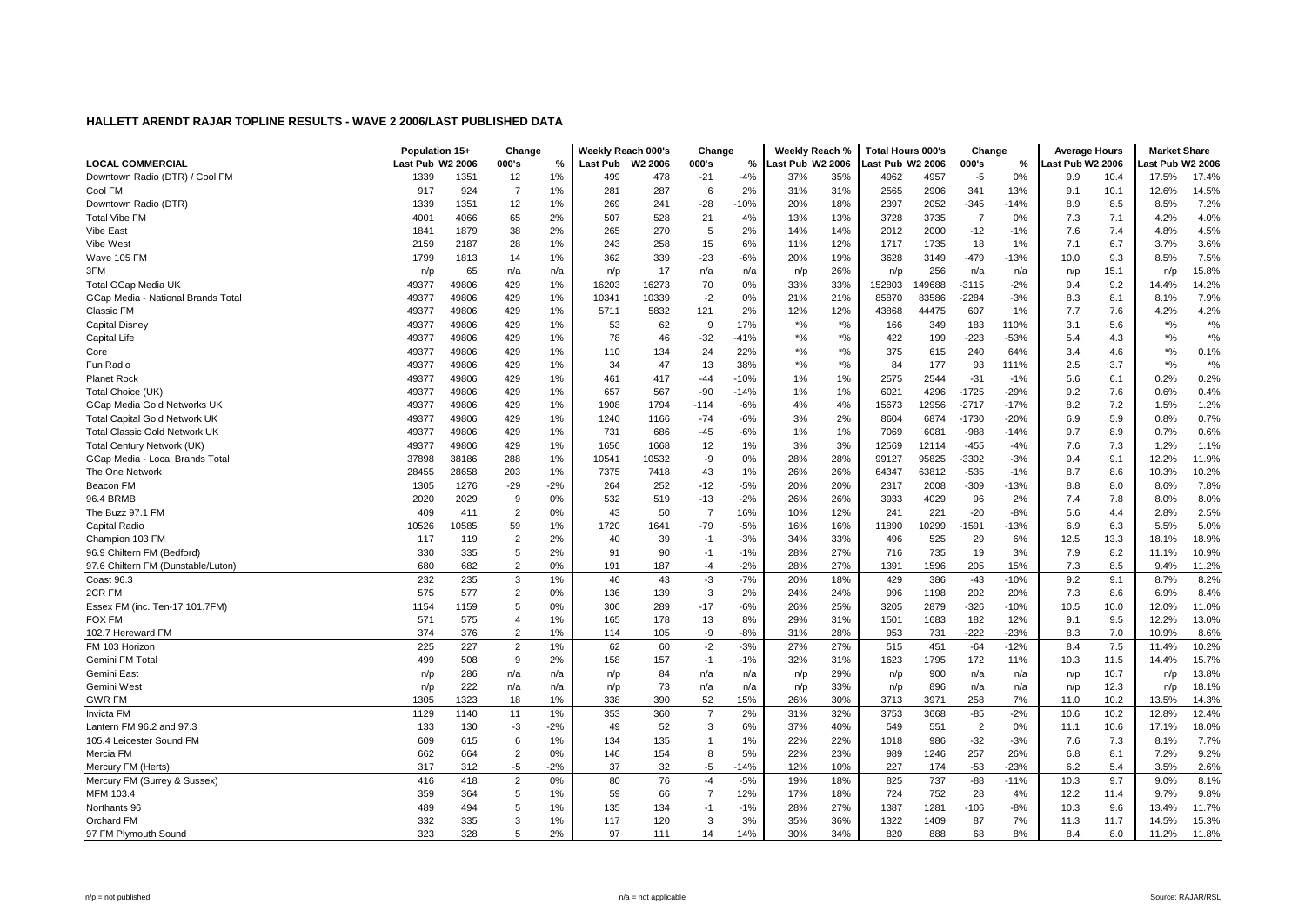|                                    | Population 15+   |       | Change         |       | Weekly Reach 000's |                     | Change         |        | Weekly Reach %   |     | <b>Total Hours 000's</b> |       | Change         |        | <b>Average Hours</b> |      | <b>Market Share</b> |       |
|------------------------------------|------------------|-------|----------------|-------|--------------------|---------------------|----------------|--------|------------------|-----|--------------------------|-------|----------------|--------|----------------------|------|---------------------|-------|
| <b>LOCAL COMMERCIAL</b>            | Last Pub W2 2006 |       | 000's          | %     | Last Pub           | W <sub>2</sub> 2006 | 000's          | %      | Last Pub W2 2006 |     | Last Pub W2 2006         |       | 000's          | %      | ast Pub W2 2006      |      | ast Pub W2 2006     |       |
| 103.2 Power FM                     | 1081             | 1088  | $\overline{7}$ | 1%    | 235                | 222                 | $-13$          | $-6%$  | 22%              | 20% | 1481                     | 1558  | 77             | 5%     | 6.3                  | 7.0  | 6.0%                | 6.4%  |
| Q103                               | 372              | 379   | $\overline{7}$ | 2%    | 84                 | 90                  | 6              | 7%     | 23%              | 24% | 442                      | 448   | 6              | 1%     | 5.3                  | 5.0  | 6.1%                | 5.7%  |
| Radio Broadlanc                    | 619              | 623   | $\overline{4}$ | 1%    | 220                | 204                 | $-16$          | $-7%$  | 36%              | 33% | 2292                     | 2101  | $-191$         | $-8%$  | 10.4                 | 10.3 | 15.4%               | 14.0% |
| RAM FM                             | 579              | 585   | 6              | 1%    | 109                | 120                 | 11             | 10%    | 19%              | 21% | 878                      | 1137  | 259            | 29%    | 8.1                  | 9.5  | 6.8%                | 9.2%  |
| Red Dragon FM                      | 918              | 929   | 11             | 1%    | 278                | 277                 | $-1$           | 0%     | 30%              | 30% | 3032                     | 2760  | $-272$         | $-9%$  | 10.9                 | 10.0 | 15.6%               | 13.5% |
| 102.4 Severn Sound FM              | 374              | 378   | $\overline{4}$ | 1%    | 108                | 93                  | $-15$          | $-14%$ | 29%              | 25% | 1090                     | 847   | $-243$         | $-22%$ | 10.1                 | 9.1  | 12.4%               | 9.7%  |
| <b>SGR FM Total</b>                | 612              | 625   | 13             | 2%    | 154                | 184                 | 30             | 19%    | 25%              | 29% | 1295                     | 1670  | 375            | 29%    | 8.4                  | 9.1  | 9.1%                | 10.9% |
| <b>SGR FM</b>                      | 501              | 513   | 12             | 2%    | 116                | 135                 | 19             | 16%    | 23%              | 26% | 946                      | 1273  | 327            | 35%    | 8.2                  | 9.4  | 8.1%                | 10.0% |
| <b>SGR Colchester</b>              | 160              | 162   | $\overline{2}$ | 1%    | 57                 | 52                  | -5             | $-9%$  | 35%              | 32% | 686                      | 529   | $-157$         | $-23%$ | 12.1                 | 10.1 | 17.4%               | 13.9% |
| Southern FM                        | 950              | 954   | $\overline{4}$ | 0%    | 312                | 325                 | 13             | 4%     | 33%              | 34% | 3203                     | 3142  | $-61$          | $-2%$  | 10.3                 | 9.7  | 14.2%               | 14.2% |
| South Hams Radio                   | 67               | 68    | $\mathbf{1}$   | 1%    | 17                 | 15                  | $-2$           | $-12%$ | 25%              | 22% | 187                      | 157   | $-30$          | $-16%$ | 11.3                 | 10.4 | 12.2%               | 10.3% |
| 2-TEN FM                           | 676              | 685   | 9              | 1%    | 225                | 239                 | 14             | 6%     | 33%              | 35% | 1473                     | 1750  | 277            | 19%    | 6.5                  | 7.3  | 9.6%                | 11.3% |
| 96 Trent FM                        | 1066             | 1084  | 18             | 2%    | 324                | 325                 | $\overline{1}$ | 0%     | 30%              | 30% | 3152                     | 3385  | 233            | 7%     | 9.7                  | 10.4 | 12.6%               | 13.3% |
| Wyvern FM                          | 475              | 480   | 5              | 1%    | 92                 | 99                  | $\overline{7}$ | 8%     | 19%              | 21% | 500                      | 691   | 191            | 38%    | 5.4                  | 7.0  | 5.2%                | 6.6%  |
| GCap Media Gold Networks Combined  | 28180            | 28387 | 207            | 1%    | 1477               | 1350                | $-127$         | $-9%$  | 5%               | 5%  | 12720                    | 10120 | $-2600$        | $-20%$ | 8.6                  | 7.5  | 2.1%                | 1.7%  |
| <b>Capital Gold Network</b>        | 18390            | 18503 | 113            | 1%    | 999                | 893                 | $-106$         | $-11%$ | 5%               | 5%  | 7164                     | 5410  | $-1754$        | $-24%$ | 7.2                  | 6.1  | 1.8%                | 1.4%  |
| Capital Gold Birmingham            | 2020             | 2029  | 9              | 0%    | 64                 | 51                  | $-13$          | $-20%$ | 3%               | 3%  | 594                      | 416   | $-178$         | $-30%$ | 9.3                  | 8.1  | 1.2%                | 0.8%  |
| Capital Gold Hampshire             | 1081             | 1088  | $\overline{7}$ | 1%    | 44                 | 40                  | $-4$           | $-9%$  | 4%               | 4%  | 866                      | 474   | $-392$         | $-45%$ | 19.5                 | 11.8 | 3.5%                | 1.9%  |
| Capital Gold Kent                  | 1129             | 1140  | 11             | 1%    | 39                 | 26                  | $-13$          | $-33%$ | 3%               | 2%  | 447                      | 199   | $-248$         | $-55%$ | 11.4                 | 7.6  | 1.5%                | 0.7%  |
| Capital Gold London                | 10526            | 10585 | 59             | 1%    | 701                | 590                 | $-111$         | $-16%$ | 7%               | 6%  | 3588                     | 2676  | $-912$         | $-25%$ | 5.1                  | 4.5  | 1.7%                | 1.3%  |
| Capital Gold Manchester            | 2282             | 2299  | 17             | 1%    | 84                 | 65                  | $-19$          | $-23%$ | 4%               | 3%  | 966                      | 656   | $-310$         | $-32%$ | 11.4                 | 10.0 | 2.1%                | 1.5%  |
| <b>Capital Gold Sussex</b>         | 950              | 954   | $\overline{4}$ | 0%    | 44                 | 45                  | $\overline{1}$ | 2%     | 5%               | 5%  | 398                      | 492   | 94             | 24%    | 9.1                  | 11.0 | 1.8%                | 2.2%  |
| Capital Gold South East Wales      | 918              | 929   | 11             | 1%    | 32                 | 31                  | $-1$           | $-3%$  | 3%               | 3%  | 194                      | 268   | 74             | 38%    | 6.1                  | 8.5  | 1.0%                | 1.3%  |
| <b>Classic Gold Network</b>        | 12701            | 12791 | 90             | 1%    | 485                | 463                 | $-22$          | $-5%$  | 4%               | 4%  | 5556                     | 4710  | $-846$         | $-15%$ | 11.5                 | 10.2 | 2.0%                | 1.7%  |
| Classic Gold Amber Total           | 1100             | 1116  | 16             | 1%    | 43                 | 43                  | $\mathbf 0$    | 0%     | 4%               | 4%  | 595                      | 563   | $-32$          | $-5%$  | 13.8                 | 13.0 | 2.3%                | 2.1%  |
| Classic Gold Bedford (792)         | 594              | 605   | 11             | 2%    | 26                 | 19                  | $-7$           | $-27%$ | 4%               | 3%  | 217                      | 202   | $-15$          | $-7%$  | 8.4                  | 10.6 | 1.9%                | 1.7%  |
| Classic Gold Berkshire (1431/1485) | 676              | 685   | 9              | 1%    | 22                 | 20                  | $-2$           | $-9%$  | 3%               | 3%  | 178                      | 179   | $\overline{1}$ | 1%     | 8                    | 8.9  | 1.2%                | 1.2%  |
| Classic Gold Cheltenham (774)      | 374              | 378   | $\overline{4}$ | 1%    | 14                 | 17                  | 3              | 21%    | 4%               | 5%  | 217                      | 166   | $-51$          | $-24%$ | 15.1                 | 9.7  | 2.5%                | 1.9%  |
| Classic Gold Coventry (1359)       | 662              | 664   | $\overline{2}$ | 0%    | 36                 | 25                  | $-11$          | $-31%$ | 5%               | 4%  | 315                      | 217   | $-98$          | $-31%$ | 8.7                  | 8.8  | 2.3%                | 1.6%  |
| Classic Gold Crawley (1521)        | 416              | 418   | $\overline{2}$ | 0%    | $\overline{4}$     | $\overline{4}$      | $\mathbf 0$    | 0%     | 1%               | 1%  | 39                       | 21    | $-18$          | $-46%$ | 10.2                 | 5.9  | 0.4%                | 0.2%  |
| Classic Gold Derby (GEM)           | 579              | 585   | 6              | 1%    | 17                 | 19                  | $\overline{2}$ | 12%    | 3%               | 3%  | 210                      | 178   | $-32$          | $-15%$ | 12.6                 | 9.2  | 1.6%                | 1.4%  |
| Classic Gold Devon (666/954)       | 499              | 508   | 9              | 2%    | 23                 | 23                  | $\mathbf 0$    | 0%     | 5%               | 5%  | 287                      | 267   | $-20$          | $-7%$  | 12.3                 | 11.5 | 2.6%                | 2.4%  |
| Classic Gold Dorset (828)          | 575              | 577   | $\overline{2}$ | 0%    | 26                 | 25                  | $-1$           | $-4%$  | 5%               | 4%  | 217                      | 227   | 10             | 5%     | 8.2                  | 9.2  | 1.5%                | 1.6%  |
| Classic Gold Dunstable/Luton (828) | 991              | 997   | 6              | 1%    | 30                 | 34                  | $\overline{4}$ | 13%    | 3%               | 3%  | 337                      | 181   | $-156$         | $-46%$ | 11.3                 | 5.4  | 1.6%                | 0.9%  |
| Classic Gold Essex (1359/1431)     | 1154             | 1159  | 5              | 0%    | 10                 | 14                  | $\overline{4}$ | 40%    | 1%               | 1%  | 220                      | 183   | $-37$          | $-17%$ | 21.7                 | 13.1 | 0.8%                | 0.7%  |
| Classic Gold GWR (1260/936/1161)   | 1305             | 1323  | 18             | 1%    | 54                 | 61                  | $\overline{7}$ | 13%    | 4%               | 5%  | 760                      | 665   | $-95$          | $-13%$ | 14.0                 | 10.9 | 2.8%                | 2.4%  |
| <b>Classic Gold Marcher</b>        | 359              | 364   | 5              | 1%    | 21                 | 25                  | $\overline{4}$ | 19%    | 6%               | 7%  | 252                      | 291   | 39             | 15%    | 12.1                 | 11.8 | 3.4%                | 3.8%  |
| Classic Gold Northants (1557)      | 489              | 494   | 5              | 1%    | 24                 | 20                  | $-4$           | $-17%$ | 5%               | 4%  | 187                      | 176   | $-11$          | $-6%$  | 7.7                  | 8.9  | 1.8%                | 1.6%  |
| Classic Gold Nottingham (GEM)      | 1066             | 1084  | 18             | 2%    | 35                 | 31                  | $-4$           | $-11%$ | 3%               | 3%  | 475                      | 330   | $-145$         | $-31%$ | 13.5                 | 10.7 | 1.9%                | 1.3%  |
| Classic Gold Peterborough (1332)   | 546              | 548   | $\overline{2}$ | 0%    | 45                 | 42                  | -3             | $-7%$  | 8%               | 8%  | 492                      | 448   | $-44$          | $-9%$  | 10.9                 | 10.6 | 4.0%                | 3.6%  |
| Classic Gold Plymouth (1152)       | 323              | 328   | 5              | 2%    | 14                 | 11                  | $-3$           | $-21%$ | 4%               | 3%  | 178                      | 144   | $-34$          | $-19%$ | 12.8                 | 13.4 | 2.4%                | 1.9%  |
| Classic Gold Wolverhampton (WABC)  | 1305             | 1276  | $-29$          | $-2%$ | 51                 | 39                  | $-12$          | $-24%$ | 4%               | 3%  | 485                      | 328   | $-157$         | $-32%$ | 9.6                  | 8.5  | 1.8%                | 1.3%  |
| The Century Network                | 8188             | 8249  | 61             | 1%    | 1464               | 1487                | 23             | 2%     | 18%              | 18% | 11364                    | 11144 | $-220$         | $-2%$  | 7.8                  | 7.5  | 6.9%                | 7.0%  |
| 105.4 Century FM                   | 5104             | 5144  | 40             | 1%    | 853                | 751                 | $-102$         | $-12%$ | 17%              | 15% | 6851                     | 5592  | $-1259$        | $-18%$ | 8.0                  | 7.5  | 6.9%                | 5.5%  |
| 100-102 Century FM                 | 2120             | 2135  | 15             | 1%    | 503                | 533                 | 30             | 6%     | 24%              | 25% | 3727                     | 4214  | 487            | 13%    | 7.4                  | 7.9  | 9.4%                | 10.9% |
| 100-102 Century FM North           | 1383             | 1394  | 11             | 1%    | 302                | 303                 | $\overline{1}$ | 0%     | 22%              | 22% | 2140                     | 2251  | 111            | 5%     | 7.1                  | 7.4  | 8.4%                | 9.3%  |
| 100-102 Century FM South           | 794              | 799   | 5              | 1%    | 216                | 247                 | 31             | 14%    | 27%              | 31% | 1696                     | 2072  | 376            | 22%    | 7.9                  | 8.4  | 11.2%               | 13.1% |
| Ocean                              | 964              | 970   | 6              | 1%    | 166                | 166                 | $\Omega$       | 0%     | 17%              | 17% | 1029                     | 1167  | 138            | 13%    | 6.2                  | 7.0  | 4.7%                | 5.4%  |
| Choice FM London                   | 10526            | 10585 | 59             | 1%    | 533                | 493                 | $-40$          | $-8%$  | 5%               | 5%  | 5400                     | 3915  | $-1485$        | $-28%$ | 10.1                 | 7.9  | 2.5%                | 1.9%  |
| Total XFM (UK)                     | 49377            | 49806 | 429            | 1%    | 1068               | 1075                | $\overline{7}$ | 1%     | 2%               | 2%  | 6589                     | 8532  | 1943           | 29%    | 6.2                  | 7.9  | 0.6%                | 0.8%  |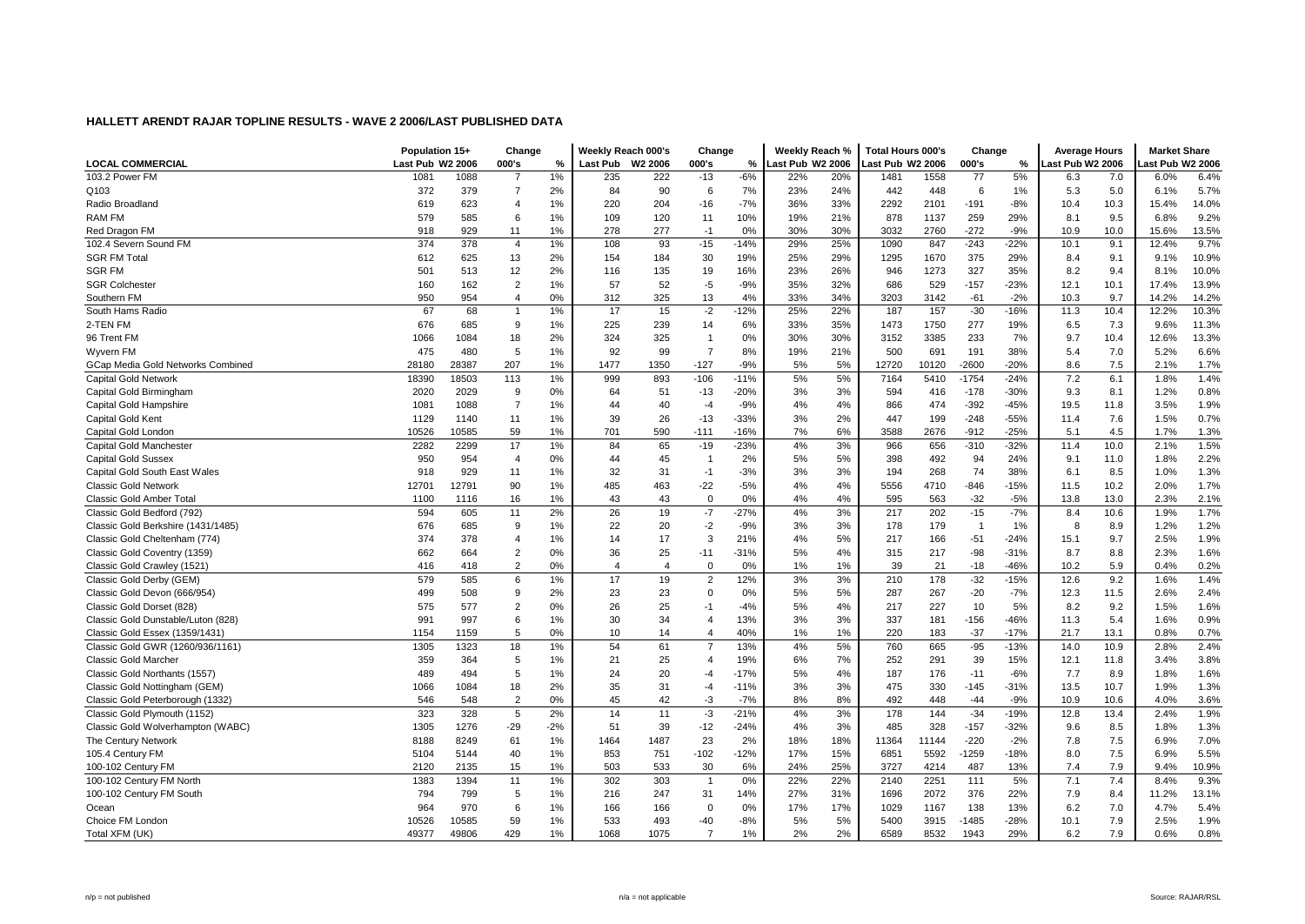|                                                                 | Population 15+   |       | Change         |       | Weekly Reach 000's |                     | Change         |        | Weekly Reach %   |     | <b>Total Hours 000's</b> |       | Change         |        | <b>Average Hours</b> |      | <b>Market Share</b> |       |
|-----------------------------------------------------------------|------------------|-------|----------------|-------|--------------------|---------------------|----------------|--------|------------------|-----|--------------------------|-------|----------------|--------|----------------------|------|---------------------|-------|
| <b>LOCAL COMMERCIAL</b>                                         | Last Pub W2 2006 |       | 000's          | %     | Last Pub           | W <sub>2</sub> 2006 | 000's          | %      | Last Pub W2 2006 |     | Last Pub W2 2006         |       | 000's          | %      | ast Pub W2 2006.     |      | ast Pub W2 2006     |       |
| <b>XFM 104.9</b>                                                | 10526            | 10585 | 59             | 1%    | 622                | 548                 | $-74$          | $-12%$ | 6%               | 5%  | 3690                     | 4864  | 1174           | 32%    | 5.9                  | 8.9  | 1.7%                | 2.3%  |
| <b>XFM Scotland</b>                                             | 2619             | 2657  | 38             | 1%    | 347                | 305                 | $-42$          | $-12%$ | 13%              | 11% | 2586                     | 2289  | $-297$         | $-11%$ | 7.4                  | 7.5  | 4.8%                | 4.2%  |
| <b>XFM Scotland (East)</b>                                      | 1124             | 1140  | 16             | 1%    | 158                | 143                 | $-15$          | $-9%$  | 14%              | 13% | 1045                     | 1034  | $-11$          | $-1%$  | 6.6                  | 7.2  | 4.5%                | 4.2%  |
| <b>XFM Scotland (West)</b>                                      | 1649             | 1667  | 18             | 1%    | 220                | 180                 | $-40$          | $-18%$ | 13%              | 11% | 1701                     | 1394  | $-307$         | $-18%$ | 7.7                  | 7.8  | 5.1%                | 4.3%  |
| <b>Total GMG Radio</b>                                          | 49377            | 49806 | 429            | 1%    | 2924               | 3043                | 119            | 4%     | 6%               | 6%  | 25759                    | 28817 | 3058           | 12%    | 8.8                  | 9.5  | 2.4%                | 2.8%  |
| Total Real Radio Network (UK)                                   | n/p              | 49806 | n/a            | n/a   | n/p                | 1639                | n/a            | n/a    | n/p              | 3%  | n/p                      | 16509 | n/a            | n/a    | n/p                  | 10.1 | n/p                 | 1.6%  |
| Real Radio (Scotland/Wales/Yorkshire)                           | 6935             | 7022  | 87             | 1%    | 1464               | 1458                | -6             | 0%     | 21%              | 21% | 16116                    | 15318 | $-798$         | $-5%$  | 11.0                 | 10.5 | 11.3%               | 10.7% |
| Real Radio (Scotland)                                           | 2619             | 2657  | 38             | 1%    | 720                | 723                 | 3              | 0%     | 27%              | 27% | 8835                     | 8452  | $-383$         | $-4%$  | 12.3                 | 11.7 | 16.4%               | 15.5% |
| Real Radio (Wales)                                              | 1638             | 1661  | 23             | 1%    | 357                | 338                 | $-19$          | $-5%$  | 22%              | 20% | 3776                     | 3391  | $-385$         | $-10%$ | 10.6                 | 10.0 | 10.8%               | 9.5%  |
| Real Radio (Yorkshire)                                          | 2678             | 2704  | 26             | 1%    | 387                | 397                 | 10             | 3%     | 14%              | 15% | 3505                     | 3475  | $-30$          | $-1%$  | 9.1                  | 8.8  | 6.6%                | 6.7%  |
| Total Smooth Network (UK)                                       | 49377            | 49806 | 429            | 1%    | 1269               | 1488                | 219            | 17%    | 3%               | 3%  | 9237                     | 12820 | 3583           | 39%    | 7.3                  | 8.6  | 0.9%                | 1.2%  |
| Smooth FM (London/North West)                                   | 15907            | 16008 | 101            | 1%    | 1052               | 1207                | 155            | 15%    | 7%               | 8%  | 8258                     | 11375 | 3117           | 38%    | 7.9                  | 9.4  | 2.6%                | 3.6%  |
| Smooth FM (London)                                              | 10526            | 10585 | 59             | 1%    | 473                | 537                 | 64             | 14%    | 4%               | 5%  | 3361                     | 4378  | 1017           | 30%    | 7.1                  | 8.2  | 1.6%                | 2.1%  |
| Smooth FM (North West)                                          | 5381             | 5424  | 43             | 1%    | 579                | 670                 | 91             | 16%    | 11%              | 12% | 4897                     | 6997  | 2100           | 43%    | 8.5                  | 10.4 | 4.7%                | 6.5%  |
| <b>Hertbeat FM</b>                                              | 193              | 193   | 0              | 0%    | 24                 | 21                  | -3             | $-13%$ | 13%              | 11% | 142                      | 91    | $-51$          | -36%   | 5.9                  | 4.3  | 3.6%                | 2.4%  |
| Kingdom FM                                                      | 281              | 287   | 6              | 2%    | 78                 | 81                  | 3              | 4%     | 28%              | 28% | 703                      | 779   | 76             | 11%    | 9.0                  | 9.6  | 12.1%               | 12.7% |
| kmfm Group                                                      | 926              | 934   | 8              | 1%    | 139                | 138                 | $-1$           | $-1%$  | 15%              | 15% | 1371                     | 1406  | 35             | 3%     | 9.8                  | 10.2 | 5.7%                | 5.8%  |
| kmfm East                                                       | 387              | 392   | 5              | 1%    | 78                 | 78                  | $\mathbf 0$    | 0%     | 20%              | 20% | 844                      | 878   | 34             | 4%     | 10.8                 | 11.2 | 7.9%                | 8.3%  |
| kmfm for Canterbury, Whitstable and Herne Bay                   | 134              | 135   | $\mathbf{1}$   | 1%    | 22                 | 24                  | $\overline{2}$ | 9%     | 16%              | 18% | 186                      | 224   | 38             | 20%    | 8.4                  | 9.5  | 5.0%                | 6.5%  |
| kmfm for Shepway and White Cliffs Country                       | 146              | 148   | $\overline{2}$ | 1%    | 25                 | 25                  | $\mathbf 0$    | 0%     | 17%              | 17% | 312                      | 302   | $-10$          | $-3%$  | 12.3                 | 12.2 | 8.0%                | 7.7%  |
| kmfm for Thanet                                                 | 122              | 123   | $\overline{1}$ | $1\%$ | 31                 | 30                  | $-1$           | $-3%$  | 25%              | 24% | 346                      | 351   | 5              | 1%     | 11.3                 | 11.9 | 10.0%               | 10.0% |
| kmfm West                                                       | 539              | 542   | 3              | 1%    | 62                 | 60                  | $-2$           | $-3%$  | 11%              | 11% | 527                      | 528   | $\overline{1}$ | 0%     | 8.6                  | 8.8  | 3.9%                | 3.9%  |
| kmfm for Medway                                                 | 265              | 266   | $\overline{1}$ | 0%    | 30                 | 31                  | $\overline{1}$ | 3%     | 11%              | 12% | 264                      | 296   | 32             | 12%    | 8.7                  | 9.5  | 3.7%                | 4.1%  |
| kmfm for West Kent                                              | 281              | 283   | $\overline{2}$ | 1%    | 31                 | 29                  | $-2$           | $-6%$  | 11%              | 10% | 263                      | 232   | $-31$          | $-12%$ | 8.4                  | 8.0  | 3.9%                | 3.5%  |
| Lincs FM Group                                                  | 1753             | 1772  | 19             | 1%    | 564                | 582                 | 18             | 3%     | 32%              | 33% | 6690                     | 6922  | 232            | 3%     | 11.9                 | 11.9 | 16.3%               | 17.5% |
| <b>Lincs FM 102.2</b>                                           | 810              | 821   | 11             | 1%    | 336                | 351                 | 15             | 4%     | 42%              | 43% | 4437                     | 4539  | 102            | 2%     | 13.2                 | 12.9 | 21.3%               | 22.4% |
| South & West Yorkshire (Lincs FM Group)                         | 799              | 806   | $\overline{7}$ | 1%    | 201                | 201                 | $\mathbf 0$    | 0%     | 25%              | 25% | 2081                     | 2037  | $-44$          | $-2%$  | 10.3                 | 10.1 | 12.0%               | 12.7% |
| Dearne FM                                                       | 196              | 198   | $\overline{2}$ | 1%    | 64                 | 66                  | $\overline{2}$ | 3%     | 32%              | 33% | 594                      | 642   | 48             | 8%     | 9.3                  | 9.8  | 15.4%               | 17.0% |
| <b>Ridings FM</b>                                               | 264              | 267   | 3              | 1%    | 47                 | 47                  | $\Omega$       | 0%     | 18%              | 18% | 434                      | 448   | 14             | 3%     | 9.3                  | 9.4  | 7.7%                | 8.2%  |
| Trax FM                                                         | 338              | 341   | 3              | 1%    | 88                 | 84                  | -4             | $-5%$  | 26%              | 25% | 913                      | 808   | $-105$         | $-12%$ | 10.4                 | 9.6  | 12.3%               | 11.3% |
| Fosseway Radio                                                  | 145              | 146   | $\overline{1}$ | 1%    | 27                 | 26                  | $-1$           | $-4%$  | 19%              | 18% | 178                      | 196   | 18             | 10%    | 6.5                  | 7.6  | 6.0%                | 6.8%  |
| Lite FM                                                         | 180              | 181   | $\overline{1}$ | 1%    | 28                 | 33                  | 5              | 18%    | 15%              | 18% | 209                      | 238   | 29             | 14%    | 7.6                  | 7.3  | 5.9%                | 6.4%  |
| The Local Radio Company Group Total                             | 4083             | 4337  | 254            | 6%    | 849                | 879                 | 30             | 4%     | 21%              | 20% | 7448                     | 7206  | $-242$         | $-3%$  | 8.8                  | 8.2  | 8.3%                | 7.8%  |
| Alpha 103.2                                                     | 127              | 128   | $\overline{1}$ | 1%    | 26                 | 27                  | $\overline{1}$ | 4%     | 20%              | 21% | 207                      | 221   | 14             | 7%     | 8.0                  | 8.1  | 8.7%                | 9.9%  |
| 107.8 Arrow FM for Hastings                                     | 110              | 111   | $\overline{1}$ | 1%    | 18                 | 19                  | $\overline{1}$ | 6%     | 16%              | 17% | 178                      | 176   | $-2$           | $-1%$  | 10.0                 | 9.4  | 6.0%                | 5.6%  |
| Bath FM                                                         | 85               | 86    | $\overline{1}$ | 1%    | 15                 | 17                  | $\overline{2}$ | 13%    | 17%              | 20% | 101                      | 102   | $\overline{1}$ | 1%     | 6.8                  | 6.0  | 5.9%                | 6.1%  |
| 2BR                                                             | 201              | 202   | $\mathbf{1}$   | 0%    | 56                 | 54                  | $-2$           | $-4%$  | 28%              | 27% | 595                      | 637   | 42             | 7%     | 10.6                 | 11.9 | 14.6%               | 14.1% |
| <b>Central FM</b>                                               | 186              | 189   | 3              | 2%    | 44                 | 45                  | $\overline{1}$ | 2%     | 24%              | 24% | 329                      | 330   | $\overline{1}$ | 0%     | 7.4                  | 7.3  | 8.4%                | 8.4%  |
| 107.9 Dune FM                                                   | 217              | 216   | $-1$           | 0%    | 28                 | 29                  | $\overline{1}$ | 4%     | 13%              | 14% | 215                      | 190   | $-25$          | $-12%$ | 7.8                  | 6.5  | 4.7%                | 4.3%  |
| Durham FM                                                       | n/p              | 247   | n/a            | n/a   | n/p                | 21                  | n/a            | n/a    | n/p              | 9%  | n/p                      | 104   | n/a            | n/a    | n/p                  | 4.9  | n/p                 | 2.3%  |
| Fire 107.6 FM                                                   | 280              | 280   | $\mathbf 0$    | 0%    | 34                 | 35                  | -1             | 3%     | 12%              | 13% | 292                      | 234   | $-58$          | $-20%$ | 8.5                  | 6.6  | 4.2%                | 3.4%  |
| Huddersfield's Home 107.9                                       | 181              | 183   | $\overline{2}$ | 1%    | 22                 | 19                  | -3             | $-14%$ | 12%              | 10% | 174                      | 167   | $-7$           | $-4%$  | 7.9                  | 8.8  | 5.2%                | 5.0%  |
| <b>IOW Radio</b>                                                | 117              | 119   | $\overline{2}$ | 2%    | 44                 | 43                  | -1             | $-2%$  | 37%              | 36% | 456                      | 406   | $-50$          | $-11%$ | 10.4                 | 9.5  | 17.0%               | 15.0% |
| Ivel FM                                                         | 131              | 133   | $\overline{2}$ | 2%    | 27                 | 28                  | $\overline{1}$ | 4%     | 20%              | 21% | 348                      | 303   | $-45$          | $-13%$ | 13.0                 | 10.8 | 10.0%               | 8.6%  |
| Merseyside's 106.7 The Rocket                                   | 202              | 207   | 5              | 2%    | 12                 | 12                  | $\mathbf 0$    | 0%     | 6%               | 6%  | 260                      | 151   | $-109$         | $-42%$ | 20.9                 | 13.1 | 6.7%                | 3.8%  |
| Minster FM (inc. Yorkshire Coast Radio-Scarborough/Bridlington) | 423              | 428   | 5              | 1%    | 113                | 114                 | -1             | 1%     | 27%              | 27% | 1077                     | 1054  | $-23$          | $-2%$  | 9.5                  | 9.2  | 11.6%               | 10.8% |
| <b>Total Mix</b>                                                | 246              | 247   | $\mathbf{1}$   | 0%    | 54                 | 57                  | 3              | 6%     | 22%              | 23% | 426                      | 468   | 42             | 10%    | 7.9                  | 8.3  | 8.6%                | 9.7%  |
| <b>Mix 96</b>                                                   | 129              | 130   | $\mathbf 1$    | 1%    | 35                 | 36                  | $\overline{1}$ | 3%     | 27%              | 28% | 274                      | 309   | 35             | 13%    | 7.8                  | 8.6  | 9.4%                | 11.0% |
| <b>Mix 107</b>                                                  | 117              | 117   | 0              | 0%    | 19                 | 21                  | $\overline{2}$ | 11%    | 16%              | 18% | 152                      | 159   | $\overline{7}$ | 5%     | 8.1                  | 7.7  | 7.5%                | 7.8%  |
| 107.4 The Quay                                                  | 281              | 282   | $\overline{1}$ | 0%    | 32                 | 34                  | $\overline{2}$ | 6%     | 11%              | 12% | 146                      | 141   | $-5$           | $-3%$  | 4.6                  | 4.1  | 2.2%                | 2.2%  |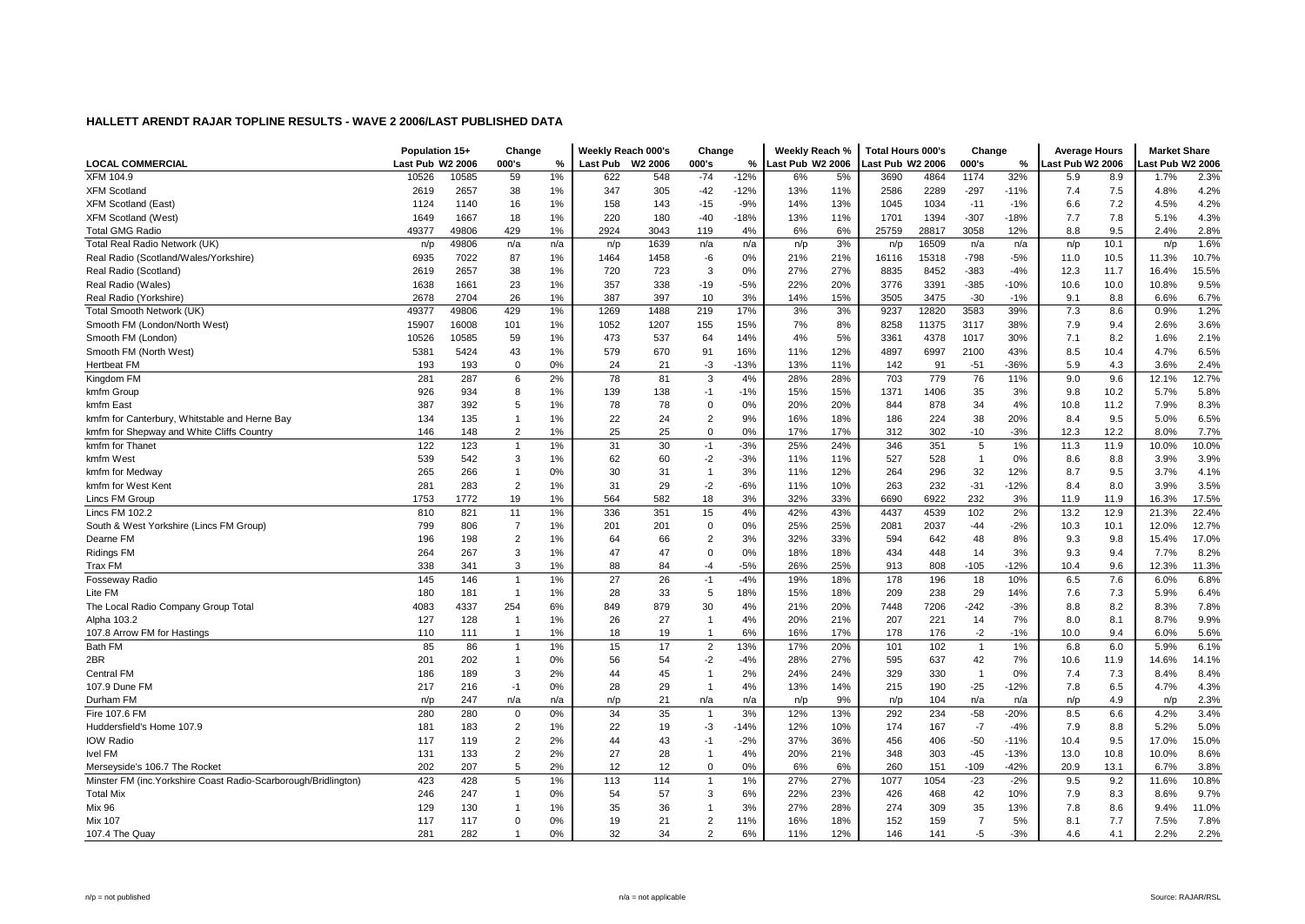|                                                    | Population 15+   |       | Change         |       | Weekly Reach 000's |         | Change         |        | Weekly Reach %   |     | <b>Total Hours 000's</b> |       | Change      |        | <b>Average Hours</b> |      | <b>Market Share</b> |       |
|----------------------------------------------------|------------------|-------|----------------|-------|--------------------|---------|----------------|--------|------------------|-----|--------------------------|-------|-------------|--------|----------------------|------|---------------------|-------|
| <b>LOCAL COMMERCIAL</b>                            | Last Pub W2 2006 |       | 000's          | %     | <b>Last Pub</b>    | W2 2006 | 000's          | %      | Last Pub W2 2006 |     | Last Pub W2 2006         |       | 000's       | %      | ast Pub W2 2006      |      | ast Pub W2 2006     |       |
| 106.9 Silk FM                                      | 166              | 167   | -1             | 1%    | 37                 | 31      | -6             | $-16%$ | 22%              | 18% | 288                      | 282   | -6          | $-2%$  | 7.8                  | 9.2  | 7.8%                | 7.2%  |
| 107.5 Sovereign Radio                              | 152              | 154   | $\overline{2}$ | 1%    | 24                 | 28      | $\overline{4}$ | 17%    | 16%              | 18% | 192                      | 186   | -6          | $-3%$  | 8.0                  | 6.7  | 5.0%                | 4.8%  |
| Spire FM                                           | 99               | 100   | $\mathbf{1}$   | 1%    | 43                 | 39      | $-4$           | $-9%$  | 43%              | 40% | 449                      | 402   | $-47$       | $-10%$ | 10.5                 | 10.2 | 19.0%               | 17.1% |
| Spirit FM                                          | 174              | 177   | 3              | 2%    | 32                 | 32      | $\overline{0}$ | 0%     | 19%              | 18% | 318                      | 311   | $-7$        | $-2%$  | 9.8                  | 9.6  | 8.1%                | 8.1%  |
| 97.2 Stray FM                                      | 141              | 145   | $\overline{4}$ | 3%    | 49                 | 51      | $\overline{2}$ | 4%     | 35%              | 36% | 359                      | 381   | 22          | 6%     | 7.3                  | 7.4  | 11.8%               | 12.3% |
| Sun FM                                             | 236              | 237   | $\mathbf{1}$   | 0%    | 66                 | 69      | 3              | 5%     | 28%              | 29% | 603                      | 548   | $-55$       | $-9%$  | 9.2                  | 7.9  | 14.8%               | 13.6% |
| 3TR                                                | 90               | 92    | $\overline{2}$ | 2%    | 14                 | 14      | $\mathbf 0$    | 0%     | 16%              | 15% | 146                      | 113   | $-33$       | $-23%$ | 10.1                 | 8.0  | 7.5%                | 5.9%  |
| Vale FM                                            | 50               | 51    | $\mathbf{1}$   | 2%    | 13                 | 13      | $\mathbf 0$    | 0%     | 27%              | 26% | 120                      | 130   | 10          | 8%     | 8.9                  | 9.7  | 10.3%               | 10.4% |
| <b>Wessex FM</b>                                   | 119              | 120   | $\mathbf{1}$   | 1%    | 38                 | 40      | $\overline{2}$ | 5%     | 31%              | 33% | 317                      | 361   | 44          | 14%    | 8.4                  | 9.0  | 11.3%               | 12.1% |
| Win 107.2                                          | 69               | 69    | $\mathbf 0$    | 0%    | 11                 | 9       | $-2$           | $-18%$ | 16%              | 14% | 49                       | 70    | 21          | 43%    | 4.4                  | 7.5  | 3.3%                | 4.8%  |
| Radio Mansfield 103.2                              | 137              | 139   | $\overline{2}$ | 1%    | 48                 | 45      | $-3$           | $-6%$  | 35%              | 33% | 467                      | 489   | 22          | 5%     | 9.7                  | 10.8 | 15.2%               | 14.3% |
| Manx Radio                                         | 64               | 65    | $\mathbf{1}$   | 2%    | 38                 | 37      | $-1$           | $-3%$  | 59%              | 58% | 488                      | 532   | 44          | 9%     | 13.0                 | 14.3 | 30.7%               | 32.9% |
| Passion 107.9                                      | 236              | 238   | 2              | 1%    | 21                 | 23      | $\overline{2}$ | 10%    | 9%               | 10% | 119                      | 106   | $-13$       | $-11%$ | 5.6                  | 4.5  | 2.3%                | 2.1%  |
| 102.5 FM Radio Pembrokeshire                       | 89               | 90    | $\mathbf{1}$   | 1%    | 55                 | 55      | $\mathbf 0$    | 0%     | 62%              | 61% | 827                      | 779   | $-48$       | $-6%$  | 15.1                 | 14.2 | 39.6%               | 38.4% |
| Premier Christian Radio                            | 10526            | 10585 | 59             | 1%    | 100                | 128     | 28             | 28%    | 1%               | 1%  | 1695                     | 2263  | 568         | 34%    | 16.9                 | 17.7 | 0.8%                | 1.1%  |
| Q102.9FM/Q97.2FM                                   | 265              | 279   | 14             | 5%    | 73                 | 71      | $-2$           | $-3%$  | 28%              | 26% | 654                      | 635   | $-19$       | $-3%$  | 8.9                  | 8.9  | 13.4%               | 12.8% |
| Reading 107 FM                                     | 257              | 260   | 3              | 1%    | 38                 | 38      | $\mathbf 0$    | 0%     | 15%              | 15% | 231                      | 273   | 42          | 18%    | 6.0                  | 7.2  | 4.5%                | 5.2%  |
| River FM                                           | 133              | 135   | $\overline{2}$ | 2%    | 24                 | 25      | $\overline{1}$ | 4%     | 18%              | 18% | 139                      | 142   | 3           | 2%     | 5.8                  | 5.8  | 4.7%                | 4.8%  |
| SAGA Radio Group                                   | n/p              | 7314  | n/a            | n/a   | n/p                | 889     | n/a            | n/a    | n/p              | 12% | n/p                      | 10005 | n/a         | n/a    | n/p                  | 11.3 | n/p                 | 6.3%  |
| Saga 105.2 FM                                      | 1834             | 1854  | 20             | 1%    | 205                | 222     | 17             | 8%     | 11%              | 12% | 2298                     | 2411  | 113         | 5%     | 11.2                 | 10.9 | 6.3%                | 6.7%  |
| <b>SAGA Radio Midlands</b>                         | n/p              | 5460  | n/a            | n/a   | n/p                | 667     | n/a            | n/a    | n/p              | 12% | n/p                      | 7594  | n/a         | n/a    | n/p                  | 11.4 | n/p                 | 6.1%  |
| Saga 105.7 FM                                      | 3461             | 3484  | 23             | 1%    | 390                | 415     | 25             | 6%     | 11%              | 12% | 4756                     | 5089  | 333         | 7%     | 12.2                 | 12.3 | 6.0%                | 6.4%  |
| SAGA 106.6fm                                       | 2006             | 2032  | 26             | 1%    | 219                | 253     | 34             | 16%    | 11%              | 12% | 2516                     | 2505  | $-11$       | $0\%$  | 11.5                 | 9.9  | 5.6%                | 5.5%  |
| The Saint 107.8 FM                                 | 261              | 263   | 2              | 1%    | 29                 | 28      | -1             | $-3%$  | 11%              | 10% | 183                      | 195   | 12          | 7%     | 6.3                  | 7.1  | 3.0%                | 3.4%  |
| Six FM (formerly Mid FM)                           | 105              | 106   | $\overline{1}$ | 1%    | 25                 | 25      | $\mathbf 0$    | 0%     | 24%              | 23% | 244                      | 237   | $-7$        | $-3%$  | 9.7                  | 9.5  | 12.3%               | 11.8% |
| 107.7 Splash FM                                    | 139              | 170   | 31             | 22%   | 21                 | 23      | $\overline{2}$ | 10%    | 15%              | 14% | 224                      | 264   | 40          | 18%    | 10.7                 | 11.3 | 6.7%                | 6.6%  |
| The Sunrise Group                                  | 49377            | 49806 | 429            | 1%    | 475                | 484     | 9              | 2%     | 1%               | 1%  | 2741                     | 4973  | 2232        | 81%    | 5.8                  | 10.3 | 0.3%                | 0.5%  |
| Kismat Radio 1035 (Greater London)                 | 10526            | 10585 | 59             | 1%    | 57                 | 98      | 41             | 72%    | 1%               | 1%  | 331                      | 910   | 579         | 175%   | 5.8                  | 9.3  | 0.2%                | 0.4%  |
| Sunrise Radio (Greater London)                     | 10526            | 10585 | 59             | 1%    | 311                | 295     | $-16$          | $-5%$  | 3%               | 3%  | 1856                     | 2914  | 1058        | 57%    | 6.0                  | 9.9  | 0.9%                | 1.4%  |
| Sunrise Radio National                             | 49377            | 49806 | 429            | 1%    | 455                | 450     | -5             | $-1%$  | 1%               | 1%  | 2409                     | 4062  | 1653        | 69%    | 5.3                  | 9.0  | 0.2%                | 0.4%  |
| The London Media Company                           | 1223             | 1234  | 11             | 1%    | 81                 | 67      | $-14$          | $-17%$ | 7%               | 5%  | 582                      | 533   | $-49$       | $-8%$  | 7.2                  | 7.9  | 2.3%                | 2.1%  |
| Time 106.6 FM (formerly Star 106.6 Slough)         | 222              | 221   | $-1$           | 0%    | 32                 | 33      | $\overline{1}$ | 3%     | 14%              | 15% | 232                      | 248   | 16          | 7%     | 7.3                  | 7.4  | 4.8%                | 5.3%  |
| Time FM 106.8                                      | 489              | 492   | 3              | 1%    | 23                 | 16      | $-7$           | $-30%$ | 5%               | 3%  | 169                      | 140   | $-29$       | $-17%$ | 7.4                  | 8.5  | 1.7%                | 1.3%  |
| Time FM 107.3                                      | 300              | 301   | $\mathbf{1}$   | 0%    | 5                  | 5       | $\overline{0}$ | 0%     | 2%               | 2%  | 37                       | 37    | $\mathbf 0$ | $0\%$  | 7.4                  | 8.2  | 0.6%                | 0.6%  |
| Time FM 107.5                                      | 289              | 286   | $-3$           | $-1%$ | 10                 | 13      | 3              | 30%    | 4%               | 5%  | 100                      | 93    | $-7$        | $-7%$  | 9.5                  | 7.0  | 1.8%                | 1.7%  |
| <b>Tindle Radio Group</b>                          | 793              | 799   | 6              | 1%    | 208                | 217     | 9              | 4%     | 26%              | 27% | 2102                     | 2118  | 16          | 1%     | 10.1                 | 9.7  | 12.2%               | 12.2% |
| 103.4 The Beach                                    | 146              | 148   | $\overline{2}$ | 1%    | 49                 | 51      | $\overline{2}$ | 4%     | 34%              | 34% | 523                      | 519   | $-4$        | $-1%$  | 10.7                 | 10.2 | 16.8%               | 16.0% |
| 106.3 Bridge FM                                    | 160              | 160   | $\Omega$       | 0%    | 31                 | 32      | $\overline{1}$ | 3%     | 20%              | 20% | 188                      | 237   | 49          | 26%    | 6.0                  | 7.3  | 5.7%                | 6.9%  |
| Channel 103 FM                                     | 73               | 73    | $\mathbf 0$    | 0%    | 36                 | 35      | $-1$           | $-3%$  | 49%              | 48% | 405                      | 363   | $-42$       | $-10%$ | 11.3                 | 10.4 | 29.0%               | 25.4% |
| Dream 100 (Colchester)/Dream 107.7 FM (Chelmsford) | 365              | 368   | 3              | 1%    | 69                 | 76      | $\overline{7}$ | 10%    | 19%              | 21% | 672                      | 715   | 43          | 6%     | 9.7                  | 9.4  | 7.8%                | 8.4%  |
| Dream 100                                          | 162              | 163   | $\mathbf{1}$   | 1%    | 47                 | 52      | 5              | 11%    | 29%              | 32% | 539                      | 567   | 28          | 5%     | 11.4                 | 11.0 | 12.6%               | 13.5% |
| Dream 107.7 FM                                     | 203              | 206   | 3              | 1%    | 22                 | 24      | $\overline{2}$ | 9%     | 11%              | 12% | 133                      | 148   | 15          | 11%    | 5.9                  | 6.0  | 3.0%                | 3.4%  |
| Island FM 104.7                                    | 50               | 50    | $\mathbf 0$    | 0%    | 22                 | 23      | $\overline{1}$ | 5%     | 44%              | 47% | 315                      | 284   | $-31$       | $-10%$ | 14.3                 | 12.3 | 38.1%               | 33.7% |
| <b>Kick and Kestrel</b>                            | 222              | 221   | $-1$           | 0%    | 49                 | 53      | $\overline{4}$ | 8%     | 22%              | 24% | 414                      | 464   | 50          | 12%    | 8.5                  | 8.7  | 7.8%                | 8.5%  |
| <b>Kick FM</b>                                     | 93               | 90    | $-3$           | $-3%$ | 17                 | 19      | $\overline{2}$ | 12%    | 18%              | 21% | 83                       | 122   | 39          | 47%    | 5.0                  | 6.4  | 3.9%                | 5.9%  |
| <b>Kestrel FM</b>                                  | 135              | 133   | $-2$           | $-1%$ | 32                 | 34      | $\overline{2}$ | 6%     | 24%              | 26% | 331                      | 342   | 11          | 3%     | 10.3                 | 10.0 | 9.9%                | 9.9%  |
| <b>Total UKRD</b>                                  | 2914             | 2926  | 12             | 0%    | 586                | 556     | $-30$          | $-5%$  | 20%              | 19% | 5272                     | 5158  | $-114$      | $-2%$  | 9.0                  | 9.3  | 8.3%                | 8.2%  |
| Pirate FM Tota                                     | 608              | 615   | $\overline{7}$ | 1%    | 182                | 184     | $\overline{2}$ | 1%     | 30%              | 30% | 1986                     | 1965  | $-21$       | $-1%$  | 10.9                 | 10.7 | 13.3%               | 13.5% |
| Pirate FM102 East                                  | 328              | 332   | $\overline{4}$ | 1%    | 74                 | 65      | -9             | $-12%$ | 23%              | 19% | 673                      | 645   | $-28$       | $-4%$  | 9.1                  | 10.0 | 8.8%                | 8.5%  |
| Pirate FM102 West                                  | 280              | 283   | 3              | 1%    | 107                | 112     | 5              | 5%     | 38%              | 39% | 1249                     | 1294  | 45          | 4%     | 11.7                 | 11.6 | 17.3%               | 18.1% |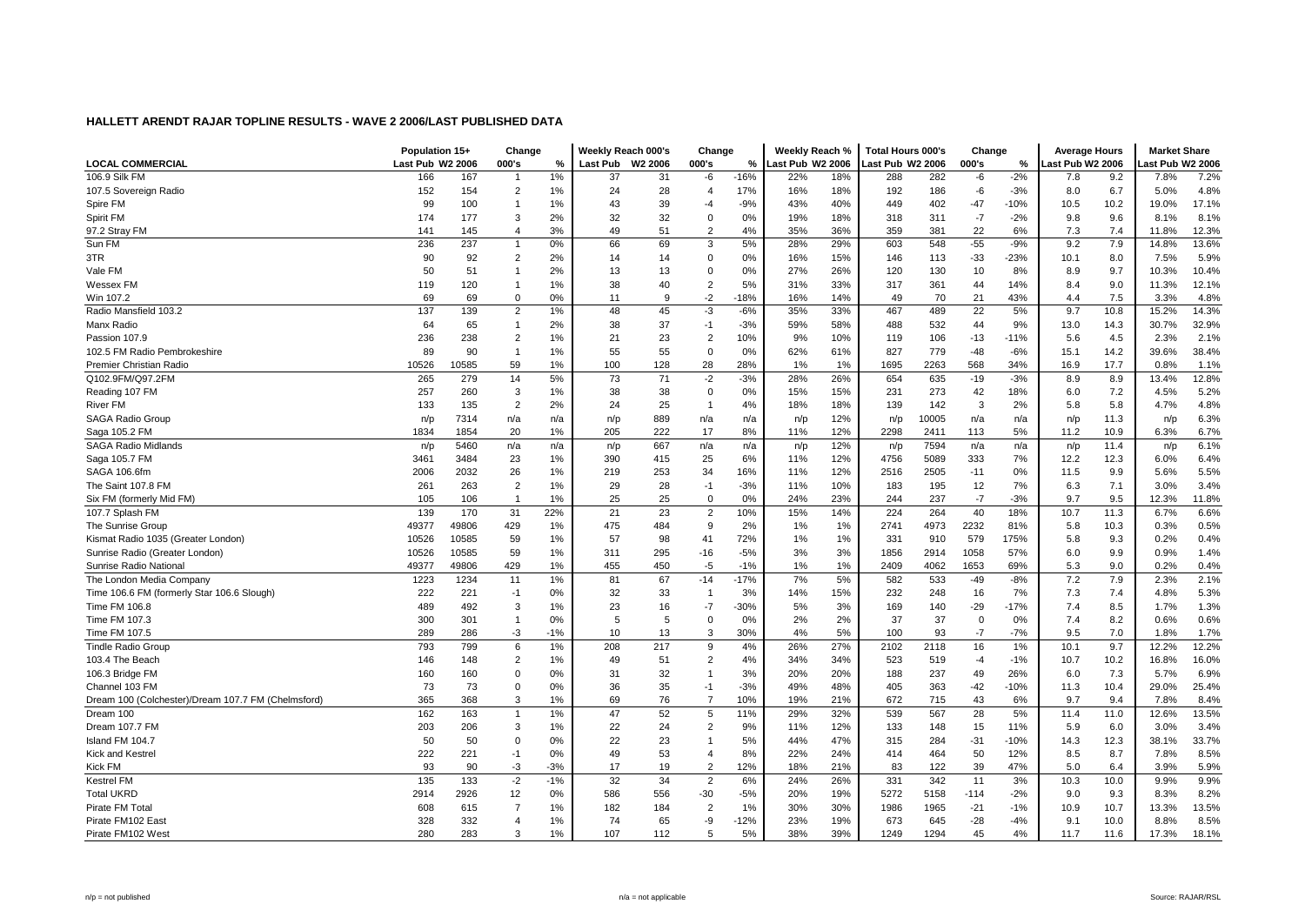|                                      | Population 15+   |       | Change         |       | Weekly Reach 000's |         | Change         |               | Weekly Reach %   |     | Total Hours 000's |       | Change |        | <b>Average Hours</b> |                  | <b>Market Share</b> |       |
|--------------------------------------|------------------|-------|----------------|-------|--------------------|---------|----------------|---------------|------------------|-----|-------------------|-------|--------|--------|----------------------|------------------|---------------------|-------|
| <b>LOCAL COMMERCIAL</b>              | Last Pub W2 2006 |       | 000's          | %     | Last Pub           | W2 2006 | 000's          | $\frac{9}{6}$ | Last Pub W2 2006 |     | Last Pub W2 2006  |       | 000's  | %      | Last Pub W2 2006     |                  | ast Pub W2 2006.    |       |
| <b>Star Radio West</b>               | 800              | 810   | 10             | 1%    | 90                 | 86      | $-4$           | $-4%$         | 11%              | 11% | 686               | 727   | 41     | 6%     | 7.6                  | 8.4              | 4.0%                | 4.1%  |
| Star Radio in Bristol                | 445              | 451   | 6              | 1%    | 44                 | 41      | -3             | $-7%$         | 10%              | 9%  | 357               | 349   | -8     | $-2%$  | 8.2                  | 8.6              | 3.9%                | 3.7%  |
| Star Radio in Cheltenham             | 141              | 143   | $\overline{2}$ | 1%    | 15                 | 20      | 5              | 33%           | 11%              | 14% | 115               | 164   | 49     | 43%    | 7.4                  | 8.3              | 3.7%                | 5.1%  |
| Star Radio in North Somerset         | 123              | 125   | $\overline{2}$ | 2%    | 19                 | 18      | $-1$           | $-5%$         | 16%              | 14% | 179               | 162   | $-17$  | $-9%$  | 9.2                  | 9.0              | 6.6%                | 5.5%  |
| Star Radio in Stroud                 | 91               | 92    | $\overline{1}$ | 1%    | $\mathbf{Q}$       | 11      | $\overline{2}$ | 22%           | 10%              | 12% | 85                | 82    | $-3$   | -4%    | 9.1                  | 7.2              | 4.3%                | 4.0%  |
| The County Sound Radio Network       | 546              | 547   | $\overline{1}$ | 0%    | 136                | 128     | -8             | $-6%$         | 25%              | 23% | 1104              | 1126  | 22     | 2%     | 8.1                  | 8.8              | 9.6%                | 10.1% |
| County Sound 1566                    | 546              | 547   | $\overline{1}$ | 0%    | 18                 | 13      | $-5$           | $-28%$        | 3%               | 2%  | 142               | 138   | $-4$   | $-3%$  | 8.0                  | 10.6             | 1.2%                | 1.2%  |
| 96.4 The Eagle                       | 546              | 547   | $\overline{1}$ | 0%    | 121                | 116     | $-5$           | $-4%$         | 22%              | 21% | 962               | 988   | 26     | 3%     | 8.0                  | 8.5              | 8.3%                | 8.9%  |
| <b>Total UKRD East</b>               | 462              | 456   | -6             | $-1%$ | 105                | 106     |                | 1%            | 23%              | 23% | 995               | 909   | $-86$  | $-9%$  | 9.5                  | 8.6              | 9.9%                | 9.2%  |
| Fen Radio 107.5                      | 70               | 70    | $\mathbf 0$    | 0%    | 19                 | 18      | -1             | $-5%$         | 27%              | 26% | 138               | 143   | 5      | 4%     | 7.5                  | 7.7              | 8.7%                | 8.4%  |
| <b>KL.FM 96.7</b>                    | 136              | 137   | $\overline{1}$ | 1%    | 55                 | 56      | $\overline{1}$ | 2%            | 41%              | 41% | 684               | 649   | $-35$  | $-5%$  | 12.4                 | 11.6             | 22.7%               | 20.8% |
| Star Radio in Cambridge              | 265              | 268   | 3              | 1%    | 31                 | 34      | 3              | 10%           | 12%              | 13% | 174               | 214   | 40     | 23%    | 5.6                  | 6.2              | 3.5%                | 4.0%  |
| 96.2 The Revolution                  | 497              | 497   | 0              | 0%    | 65                 | 60      | $-5$           | $-8%$         | 13%              | 12% | 455               | 481   | 26     | 6%     | 7.0                  | 8.0              | 4.7%                | 5.2%  |
| UTV Radio (inc. talkSPORT)           | 49377            | 49806 | 429            | 1%    | 3433               | 3546    | 113            | 3%            | 7%               | 7%  | 32355             | 31666 | $-689$ | $-2%$  | 9.4                  | 8.9              | 3.1%                | 3.0%  |
| UTV Radio (excl. talkSPORT)          | 6712             | 7589  | 877            | 13%   | 1378               | 1447    | 69             | 5%            | 21%              | 19% | 13178             | 12790 | $-388$ | $-3%$  | 9.6                  | 8.8              | 9.5%                | 8.2%  |
| Imagine FM                           | 371              | 372   | $\overline{1}$ | 0%    | 43                 | 36      | $-7$           | $-16%$        | 12%              | 10% | 286               | 161   | $-125$ | $-44%$ | 6.6                  | 4.5              | 3.8%                | 2.3%  |
| 107.6 Juice FM                       | 956              | 959   | 3              | 0%    | 127                | 142     | 15             | 12%           | 13%              | 15% | 881               | 838   | $-43$  | $-5%$  | 6.9                  | 5.9              | 4.3%                | 4.4%  |
| Peak 107 FM                          | 390              | 392   | $\overline{2}$ | 1%    | 92                 | 86      | -6             | $-7%$         | 24%              | 22% | 1092              | 874   | $-218$ | $-20%$ | 11.8                 | 10.1             | 12.3%               | 10.4% |
| The Pulse/Pulse Classic Gold         | 762              | 770   | 8              | 1%    | 192                | 182     | $-10$          | $-5%$         | 25%              | 24% | 1227              | 1223  | $-4$   | 0%     | 6.4                  | 6.7              | 8.2%                | 7.9%  |
| The Pulse                            | 762              | 770   | 8              | 1%    | 174                | 165     | -9             | $-5%$         | 23%              | 21% | 1039              | 1002  | $-37$  | -4%    | 6.0                  | 6.1              | 6.9%                | 6.5%  |
| <b>Pulse Classic Gold</b>            | 762              | 770   | 8              | 1%    | 55                 | 57      | $\overline{2}$ | 4%            | 7%               | 7%  | 188               | 221   | 33     | 18%    | 3.4                  | 3.9              | 1.3%                | 1.4%  |
| Q96                                  | 690              | 695   | 5              | 1%    | 46                 | 60      | 14             | 30%           | 7%               | 9%  | 309               | 371   | 62     | 20%    | 6.7                  | 6.2              | 2.3%                | 2.8%  |
| Signal One & Signal Two              | 769              | 773   | $\overline{4}$ | 1%    | 257                | 268     | 11             | 4%            | 33%              | 35% | 3718              | 3667  | $-51$  | $-1%$  | 14.4                 | 13.7             | 21.6%               | 20.6% |
| Signal One                           | 769              | 773   | $\overline{4}$ | 1%    | 236                | 238     | $\overline{2}$ | 1%            | 31%              | 31% | 3210              | 3059  | $-151$ | $-5%$  | 13.6                 | 12.8             | 18.7%               | 17.2% |
| Signal Two                           | 769              | 773   | 4              | 1%    | 73                 | 86      | 13             | 18%           | 10%              | 11% | 508               | 608   | 100    | 20%    | 6.9                  | 7.1              | 3.0%                | 3.4%  |
| 107.4 Tower FM                       | 412              | 414   | 2              | 0%    | 74                 | 78      | $\overline{4}$ | 5%            | 18%              | 19% | 534               | 612   | 78     | 15%    | 7.2                  | 7.8              | 6.7%                | 8.2%  |
| UTV Radio - South Wales              | 908              | 930   | 22             | 2%    | 233                | 226     | $-7$           | $-3%$         | 26%              | 24% | 2434              | 2247  | $-187$ | $-8%$  | 10.4                 | 9.9              | 12.8%               | 11.7% |
| Total Swansea Sound/96.4 FM The Wave | 496              | 512   | 16             | 3%    | 170                | 164     | $-6$           | $-4%$         | 34%              | 32% | 1728              | 1706  | $-22$  | $-1%$  | 10.2                 | 10.4             | 17.1%               | 16.8% |
| 96.4 FM The Wave                     | 496              | 512   | 16             | 3%    | 131                | 121     | $-10$          | $-8%$         | 26%              | 24% | 1227              | 1184  | $-43$  | -4%    | 9.3                  | 9.8              | 12.1%               | 11.7% |
| Swansea Sound - 1170 MW              | 496              | 512   | 16             | 3%    | 59                 | 58      | -1             | $-2%$         | 12%              | 11% | 500               | 522   | 22     | 4%     | 8.4                  | 9.0              | 4.9%                | 5.1%  |
| Valleys Radio                        | 413              | 418   | 5              | 1%    | 64                 | 62      | $-2$           | $-3%$         | 15%              | 15% | 706               | 542   | $-164$ | $-23%$ | 11.1                 | 8.7              | 7.9%                | 6.0%  |
| U105                                 | n/p              | 817   | n/a            | n/a   | n/p                | 63      | n/a            | n/a           | n/p              | 8%  | n/p               | 341   | n/a    | n/a    | n/p                  | 5.4              | n/p                 | 1.9%  |
| Radio Wave 96.5 FM                   | 228              | 232   | $\overline{4}$ | 2%    | 65                 | 68      | 3              | 5%            | 28%              | 29% | 663               | 649   | $-14$  | $-2%$  | 10.2                 | 9.5              | 14.2%               | 14.1% |
| Wave 102 FM                          | 155              | 156   | $\overline{1}$ | 1%    | 30                 | 34      | $\overline{4}$ | 13%           | 19%              | 22% | 302               | 323   | 21     | 7%     | 10.2                 | 9.5              | 10.6%               | 11.2% |
| 102.4 Wish / 107.2 Wire              | 714              | 718   | 4              | 1%    | 159                | 160     |                | 1%            | 22%              | 22% | 1330              | 1294  | $-36$  | $-3%$  | 8.3                  | 8.1              | 9.0%                | 8.7%  |
| 107.2 Wire FM                        | 240              | 242   | $\overline{2}$ | 1%    | 54                 | 58      | $\overline{4}$ | 7%            | 23%              | 24% | 385               | 462   | 77     | 20%    | 7.1                  | 8.0              | 7.2%                | 8.2%  |
| 102.4 Wish FM                        | 496              | 496   | $\mathbf 0$    | 0%    | 106                | 101     | $-5$           | $-5%$         | 21%              | 20% | 760               | 741   | $-19$  | $-3%$  | 7.2                  | 7.3              | 7.8%                | 8.1%  |
| 107.7 The Wolf                       | 422              | 425   | 3              | 1%    | 64                 | 59      | -5             | $-8%$         | 15%              | 14% | 494               | 432   | $-62$  | $-13%$ | 7.7                  | 7.3              | 5.5%                | 5.0%  |
| <b>Talk 107</b>                      | n/p              | 1020  | n/a            | n/a   | n/p                | 16      | n/a            | n/a           | n/p              | 2%  | n/p               | 36    | n/a    | n/a    | n/p                  | $2.2\phantom{0}$ | n/p                 | 0.2%  |